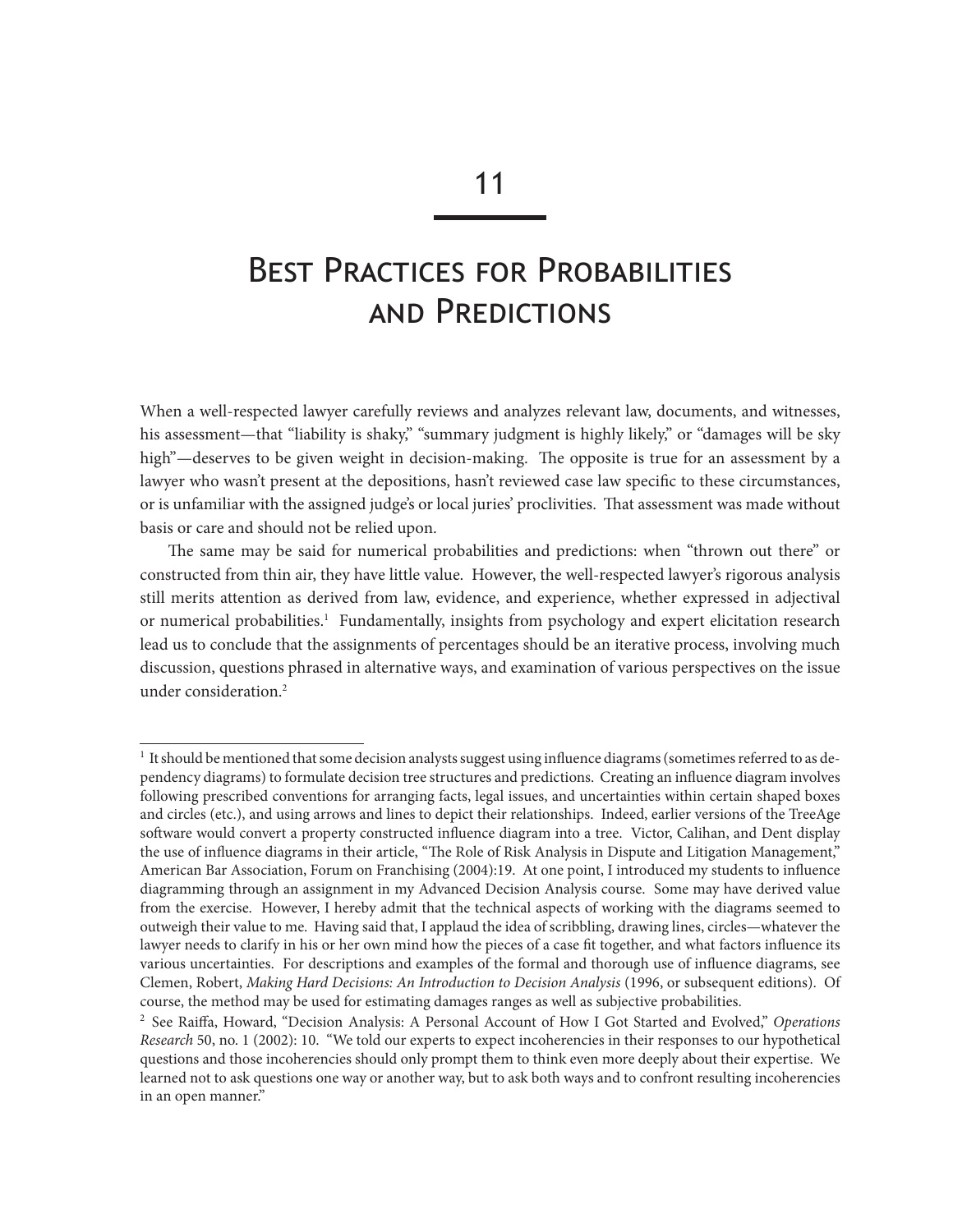## 152 RISK AND RIGOR

#### **Probability Percentages**

What probability percentages to assign to tree branches are, or should be, among the most carefully considered decisions in decision tree analysis. Unfortunately, just as there's no magic way to determine whether a case is "very strong," "excellent," "virtually unassailable," or "awfully shaky," there's no magic way to determine whether its chances of success are more accurately described as 70%, 80%, 90% or a pessimistic 40%. These judgments can only be based on thorough knowledge, research, experience, and thoughtful deliberation.3

Even where the analysis is thorough and sound, we must accept that probability estimates are imperfect and their accuracy untestable. When the lawyer estimates the likelihood of success on an evidentiary motion at 35%, he knows that cannot be proven or disproven. The evidentiary motion on the same facts, in the same case, will not be ruled upon a hundred times, or even ten times. Nevertheless, the lawyer's obligation is a probability estimate that is as fully informed, well-reasoned, and intelligent as possible.

The pages that follow contain advice on best practices for formulating probability percentages along the path of a decision tree in a legal case. As you will see, this advice begins with the essential linkage between probabilities and particular locations on the tree's branches. It derives from psychology's insight into our common foibles and biases and their effect on estimation, prediction and confidence even among experts. Best practices for assessing numerical probabilities can help expose and counter-act those foibles and biases.

We can no doubt agree that our clients are best served by the rigorous lawyer's clearest thinking, undistorted by psychology's tricks and traps.

## **Location, Location, Location—Take Note of Where This Branch Is**

You have estimated an 85% likelihood of surviving summary judgment. You are aware that the defense plans to file a motion to bifurcate the trial, separating liability from damages. You estimate a 60% chance that your opposition to the motion will succeed. Whichever way that goes, the next branches on the tree are the all-important "liability—no liability" branches. What's your estimate of the likelihood of a plaintiff's verdict?

Another good resource on expert elicitation is "Subjective Probability and Expert Elicitation," Chapter I-6 in *Best Practices in Dam and Levee Safety Risk Analysis*, produced by the U.S. Department of the Interior Bureau of Reclamation and U.S. Army Corps of Engineers Version 4.0 July 2015, at pages I-6-9—I-6-10, observing the benefits of discussion of experts' subjective probabilities and concluding, "[O]verall, it is better to make the process iterative." This report is accessible at www.usbr.gov/ssle/damsafety/risk/BestPractices/Chapters/I-0-20150612.pdf 3 Bayes' Theorum and the "base rate fallacy" are acknowledged truths in probability theory. Their application may be an essential element of best practice for estimating probabilities in some legal cases, where sets of directly relevant and reliable statistics are available for particular questions. Because that is not often true, this text provides only a quick summary explanation of Bayes' Theorum and the base rate fallacy. If you believe your case presents an issue and reliable statistical data for Bayesian analysis, I recommend consulting a statistics text or, believe it or not, Wikipedia. This author has taken quite a while to understand Bayes' Theorum and, in that process, has read quite a few texts. I found Wikipedia's treatment of the topic and its examples to be quite well done. Any text on statistics will cover the topic. A useful text for lawyers is also: Blumenthal, Jeremy; Faigman, David; Mnookin, Jennifer; Murphy, Erin; and Sanders, Joseph, *Modern Scientific Evidence: The Law and Science of Expert Testimony* (2014), which includes a discussion of Bayes' Theorum in legal practice.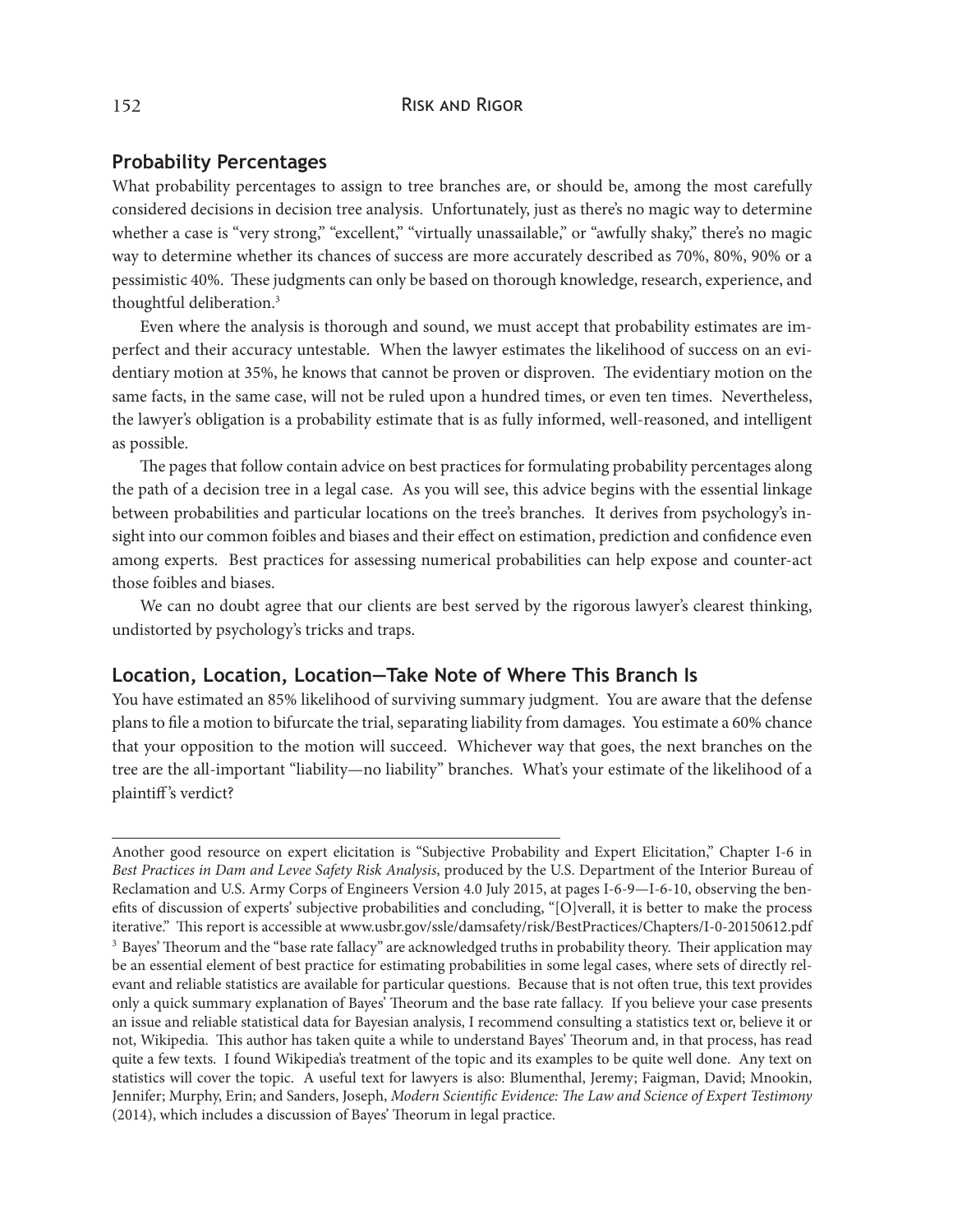That last one is a trick question, of course. There is no *single* likelihood of a liability finding; each likelihood depends upon its location on the tree. Assume we agree that if the jury hears heart-wrenching damages evidence along with liability evidence, a plaintiff 's verdict is more likely. But, if the jury has no sense of how shattered the plaintiff 's life was after the event, they may be more dispassionate when analyzing the liability question. If your gut says this is true, then you would assign a different probability percentage to the "liability" branch that follows "bifurcation" than to the "liability" branch that follows "no bifurcation," as reflected on the next tree.



What if this case (bifurcated or not) involves an infant's wrongful death, and parents' pain and suffering, emotional distress, and loss of consortium claims arising from a full-term infant's death during the birthing process. Would the bifurcation decision also impact the range of damages, and the likelihood of punitive damages? Our strong intuition has to be yes. Let's assume the liability evidence reflects the doctor's and nursing staff's inattention to the fetal monitor and inaction until long after the monitor reflected the baby's distress. Despite defense experts rambling about the standard of care, plaintiff 's experts were unequivocal and effective. Some of that liability evidence may have made the jury's blood boil (no doubt another reason the defense sought bifurcation). Because of that, when the tree-builder reaches the damages end of the tree, and begins to assign probabilities to punitive damages or award ranges, he must be aware of his location on the tree's pathways. The probability of punitive damages on a post NO-bifurcation path will no doubt be different than the probability on the bifurcation path. This will depend, of course, on how much evidence the jury will be permitted to hear regarding what happened prior to the infant's death.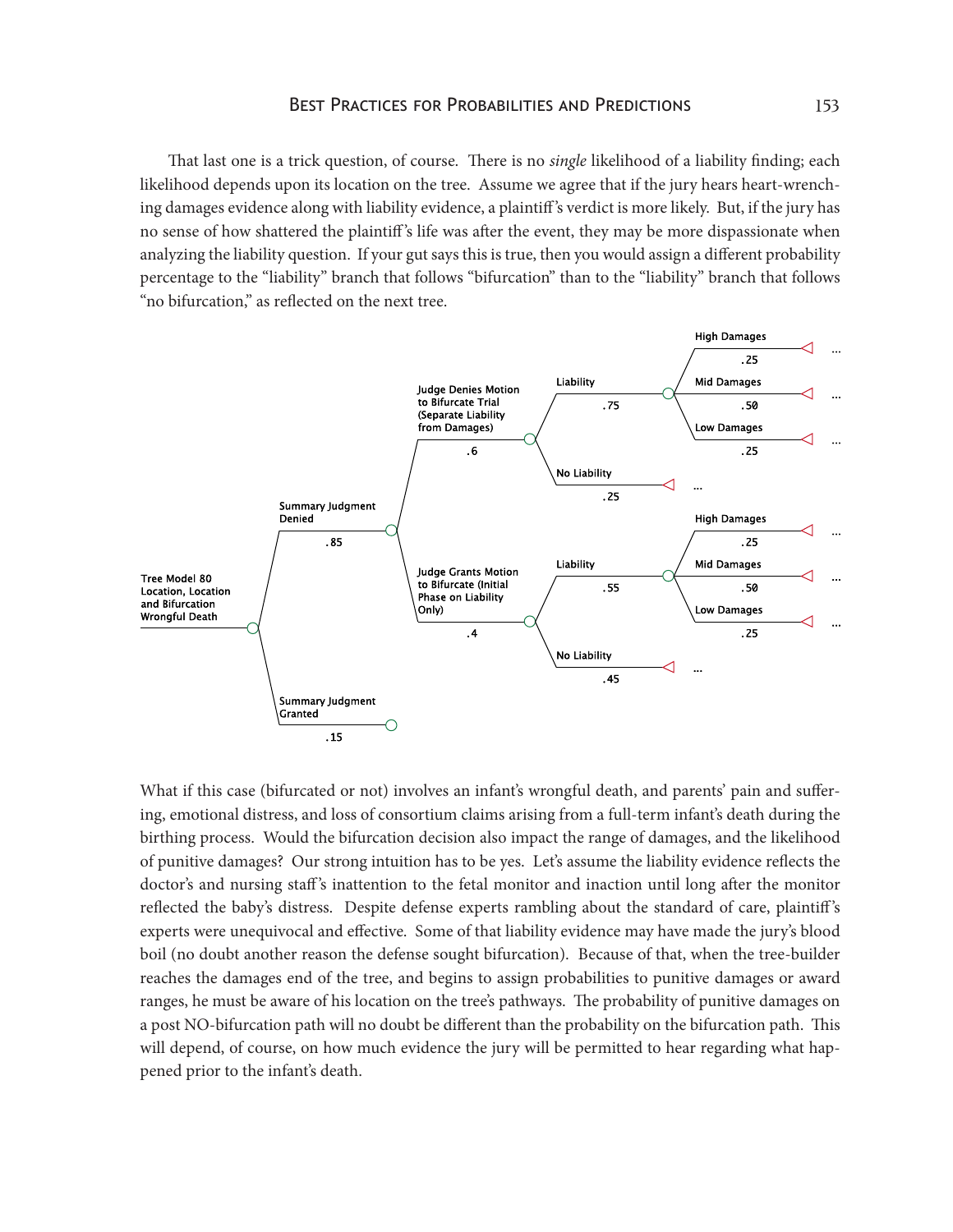#### 154 RISK AND RIGOR

We find a more common example of the importance of remembering your location on the tree when assigning probability to liability AFTER denial of summary judgment. Assume that BEFORE the summary judgment motion was filed, someone asked the defense counsel, "What are the overall chances the plaintiff will win this case?" Let's assume defense counsel responded, "Only 40%; I think we have some pretty darned strong defenses here. In fact, I see the supporting facts as entirely undisputed. That's why I'm planning to file a motion for summary judgment." Now, let's further assume that the defense loses their motion for summary judgment. Defense counsel has learned some decision analysis in the meanwhile. Would he be wise to stick with that initial, overall 40% assessment as the likelihood of the jury's liability finding?

The answer, of course, is "it depends." Did defense counsel's initial "overall" 40% *include* the chances of the plaintiff getting by summary judgment and the chances of the plaintiff winning at trial? If so, then theoretically, he might have been thinking as shown in the following tree.



Using this construction, plaintiff has an 80% chance of surviving summary judgment and, if that happens, then a 50% chance at trial—his overall chances of winning the entire action would be 40%. If so, then post-summary judgment denial, the plaintiff 's chances would be at 50%.

Of course, if defense counsel initially thought plaintiff 's chances *at trial* were only 40%, he might legitimately stick with that estimate. It's possible that his summary judgment motion was an after-thought or based on some highly technical grounds.

On the other hand, post-summary judgment denial, we know that a neutral judge has looked at arguments and evidence upon which the defense was relying. If the judge was not impressed, and those arguments and evidence will also be put to the jury, should defense counsel *now* be less confident of escaping liability? It's entirely possible that, from the hearing on oral argument and reading judge's opinion, counsel will have gained additional insight into judge's reactions to the evidence—beyond the mere fact of the motion's denial. If so, counsel may be wise to re-adjust the probability assigned to liability yet again, in whatever direction indicated. That adjustment would represent counsel's better-informed estimate of a potential jury's reaction. Of course, it's also possible that, the lawyer's original estimate of the likelihood of the jury finding liability took into account the legal and factual weaknesses, and the possibility that a jury will be sympathetic to the plaintiff. If so, no adjustment is required.

It's important to remember that, as soon as a summary judgment motion is decided, it should no longer remain as an uncertainty on the tree. Any original estimate of the chances of summary judgment must be removed from a cumulative probability calculation. In essence, once the motion is denied, the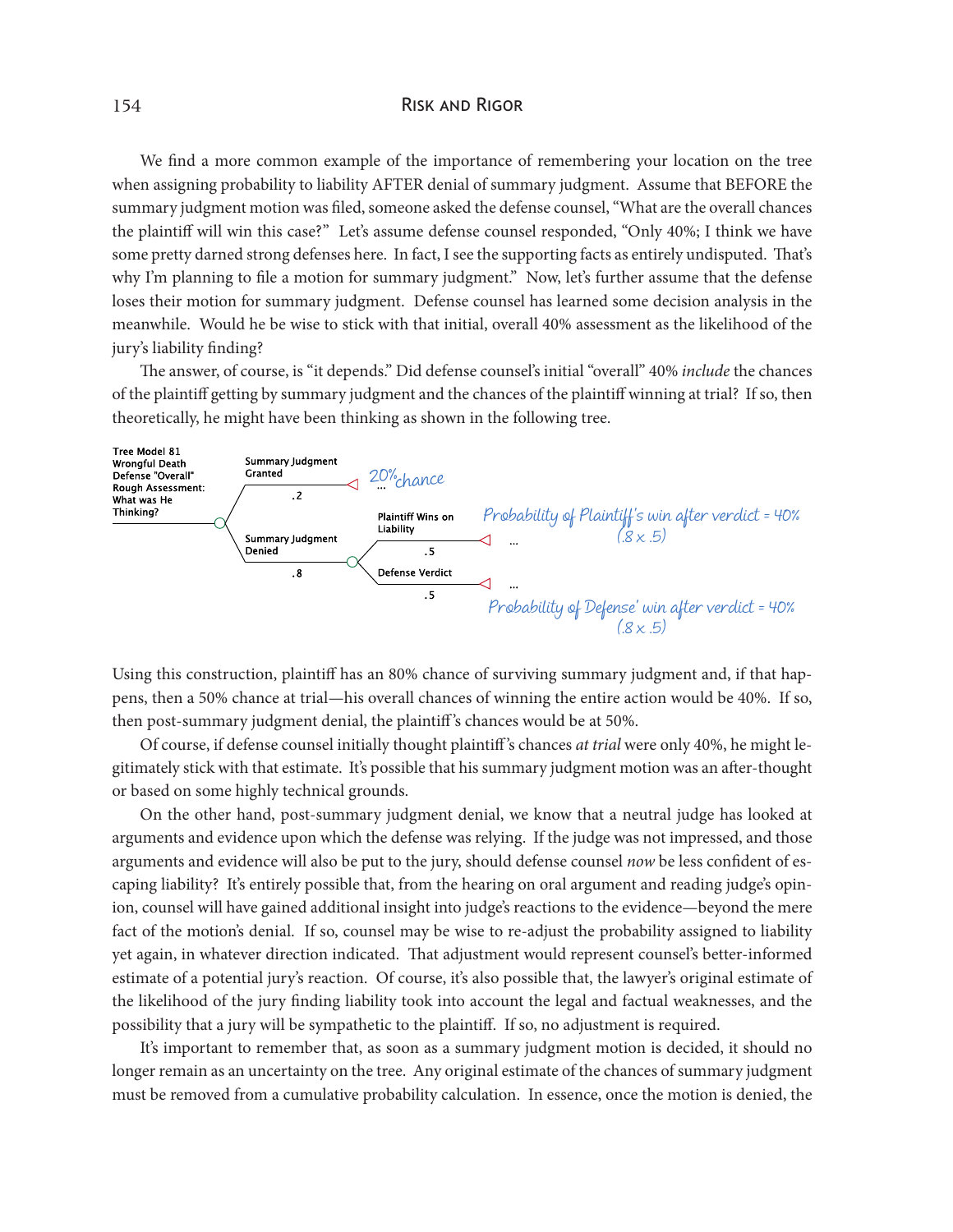original estimate of the probability of denial must shift to 100%. It's done. The tree should be recalculated without that uncertainty.

## **Affirming the Bedrock of Probability Theory**

A bedrock rule of probability theory is that cumulative probability must be built on independent events. Assume a case in which we estimate an 80% chance of surviving summary judgment, a 60% chance of a liability finding, and a 30% chance that the jury will find fraud as well as breach of contract. In that case, the cumulative probability of the plaintiff winning the case and collecting fraud damages would be  $.80 \times .60 \times .30 = 14.4\%$ .

Using a summary judgment example, some have expressed concern that the overall strength of the plaintiff 's evidence may impact both the likelihood of a judge's summary judgment denial and (to the right on the tree) the likelihood of a liability finding.<sup>4</sup> They question whether these two probabilities are independent and thus, whether it is consistent with accepted rules of probability theory to multiply the two numbers to arrive at a cumulative probability.

The short answer is yes, because the likelihood of the judge's ruling does not operate on the jury's liability deliberations. It merely sets the stage, or not.

When a decision analyst constructs a tree *before* any preliminary ruling, he must separately consider the probability of the ruling, and then the probability of post-ruling events. In other words, their probabilities should reflect their location in a separate future world in which the judge has reviewed some evidence and rejected his arguments.

I offer the following abstract physical example to clarify how cumulative probability applies to successive uncertain events, even where common underlying conditions are present that also impact probabilities. Imagine an ice skating rink that is rutted, scratched, and unevenly firm.

- Let's first make a bet on whether an intermediate skater can circle the rink three times, at a minimum speed, without falling. If that skater falls, it's game over.
- But, if the first skater maintains minimum speed and stays upright, we will have the chance to bet on the likelihood of a middle-aged, uncoordinated, novice skater accomplishing the same task.
- § If both skaters are successful, we will win. If not, we lose. What are the chances of *both* skaters succeeding?

<sup>&</sup>lt;sup>4</sup> This point and the discussion that follows, including the ice skating rink analogy, can be found in Aaron, Marjorie and Brazil, Wayne, "Shaking Decision Trees for Risks and Rewards," *Dispute Resolution Magazine* 22, no. 1 (2015): 12-18.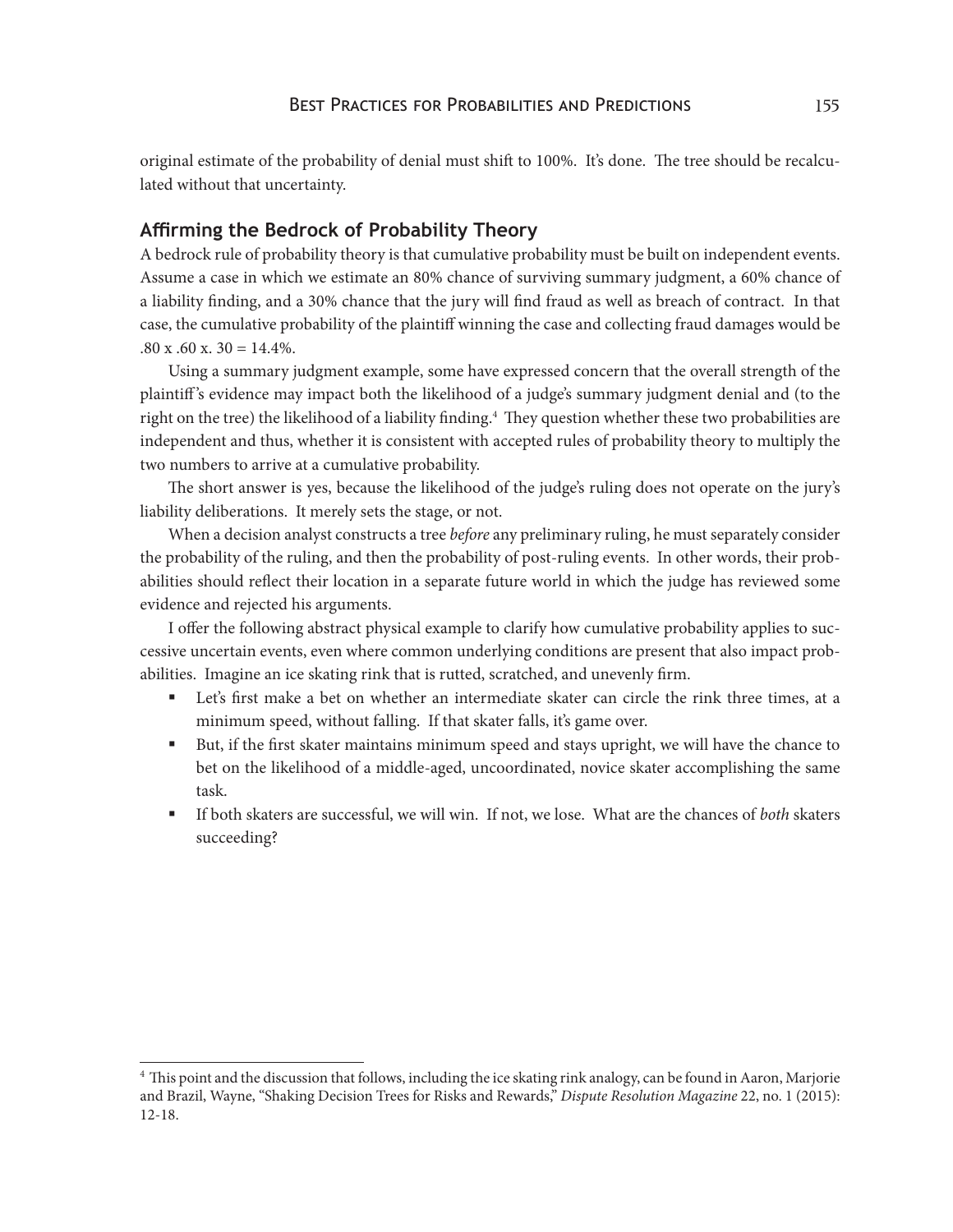Here's what the tree would look like.



The conditions of the rink affect both skaters, no doubt. But, let's also assume that both skaters have skated on this or a similarly imperfect rink before, and we have empirical evidence to the effect that the first skater succeeds 80% of the time, and the second skater succeeds only 40% of the time. What's the likelihood of both skaters succeeding? It still has to be 80% (.80) x 40% (.40), or 32%.

That the conditions of the rink might affect both skaters does not change the independent probabilities of their separate loops around the rink. Probability theory applies: before the game starts, the cumulative probability of both succeeding is 32%.

What if a referee circles the ice rink *before* the game begins, and reports that the ice conditions have deteriorated within the last hour; the surface is even more rutted and bumpy than during the skaters' practice times? We might be prudent to adjust the likelihood for our first skater to 60% and for our second skater to 20%. In that case, the cumulative probability of both skaters' succeeding would be 12%.

Of course, just as in our motion for summary judgment, if I learn something new about the condition of the ice from the first skater (*after* taking her turn and successfully skating three times around), then I might adjust my estimate for the second skater. The first skater might say: "You know, this rink isn't quite as bad as it was during our practice data gathering runs." At that point, the tree must be modified to take *out* any uncertainty about the first skater's performance. She did it! And perhaps we should adjust our middle-aged skater's probability of success to 40% or 50%, just as our estimated liability chances should perhaps change in the other direction based on a judge's unexpectedly critical evaluation.

#### **A Note on Round Numbers**

One concern with choosing numerical percentages is that people generally prefer round numbers, divisible by 5 or 10. We tend to record a 10% or a 20%, or even a 15% on the Summary Judgment branch, but we're unlikely to record a 13% or a 17% chance. We tend to think first in round numbers. Then, if we feel that 20% might be a "smidge" too high, multiplying by 18% seems much harder than by 20% (even though it doesn't matter for a computer or calculator). When assigning percentages toward the left hand side of a tree—on probabilities of dispositive motions, or even liability—the EMV may be greatly impacted by a two or three percentage point shift from the "actual" internal assessment to a "rounded" number ending in 5 or 0. As we move toward the right hand side of the tree, a round estimate of 20% vs. 22% won't greatly impact the tree's EMV, and may not be cause for concern *unless* the case presents a very wide array of possible outcomes. Imagine a case in which an award of \$30 million (with trebling,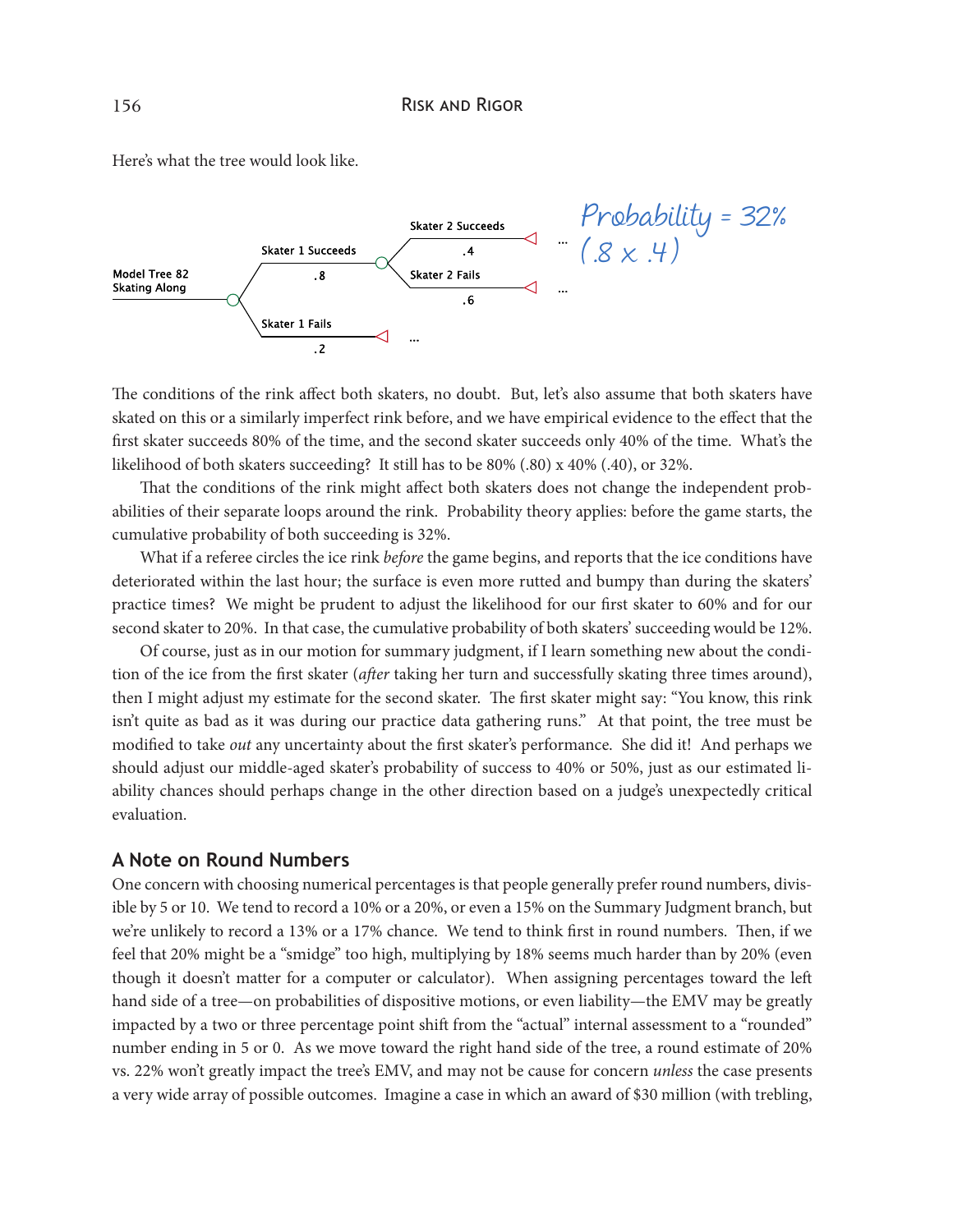and under a particular damages theory) is possible, but most other awards would fall in the \$2 million to \$5 million range. Applying a probability of 7% vs. 5% or 10% would have a significant impact on the EMV.

The probability wheel is a visual aid that has proven helpful for people seeking to quantify their opinions as to probability.<sup>5</sup> Simply described, it's a pie shaped wheel that allows you to move a pointer so that the wheel shows different colors, until those colors reach the proportion that reflects your subjective probability estimate. It can be particularly helpful for allocating perceived probabilities across more than two branches. Not surprisingly, the TreeAge software includes a probability wheel option. Once you've decided that the pie chart seems right, the software tells you the numerical proportion of the different colors, whether it's 7%, 23.2% or exactly 50%.



#### PROBABILITY WHEEL<sup>6</sup>

## **Prescriptions for Best Practices Premised in Psychology**

Earlier in this text, the chapter "Important Interlude: Psychology's Pernicious Impact on Predictions of Probability and Payoffs" described psychological tendencies toward partisan biases, anchoring and (insufficient) adjustment, and the representative heuristic. These motivate the practical prescriptions set forth below for the decision analyst, whether a consultant or a lawyer applying the method in a client's case. Their primary goals are to reduce partisan biases, avoid anchoring to biased or inapplicable reference points, and diminish or eliminate the impact of the representative heuristic when estimating probabilities or dollar consequences at any location on the tree.

#### **And/Or, With the Opposite First**

An important and practical way to diminish partisan perception bias when estimating probabilities or dollars is to deliberately and separately list the factors—facts and legal arguments—that cut against and in support of the desired outcome at key chance nodes.<sup>7</sup>

<sup>5</sup> See discussion of probability wheels and other visual aids in Garthwaite, Paul; Kadane, Joseph; and O'Hagan, Anthony, "Statistical Methods for Eliciting Probability Distributions," *Journal of the American Statistical Association* 100 (2005):680-701, which references earlier research discussing "some success" with probability rules.

<sup>6</sup> See Victor, Marc; Glidden, Craig; Lea, Clyde; and Whitworth, J. Bryan, "Evaluating Legal Risks and Costs with Decision Tree Analysis," *Successful Partnering Between Inside and Outside Counsel* (2000): 10.

<sup>&</sup>lt;sup>7</sup> Victor, Glidden, Lea, and Whitworth, 12-8—12-9. See also DeGroote, John, "Advanced Decision Tree Analysis in Litigation: An Interview with Marc Victor, Part I" *Settlement Perspectives* (2009), www.settlementperspectives. com/2009/07/advanced-decision-tree-analysis-in-litigation-an-interview-with-marc-victor-part-i/.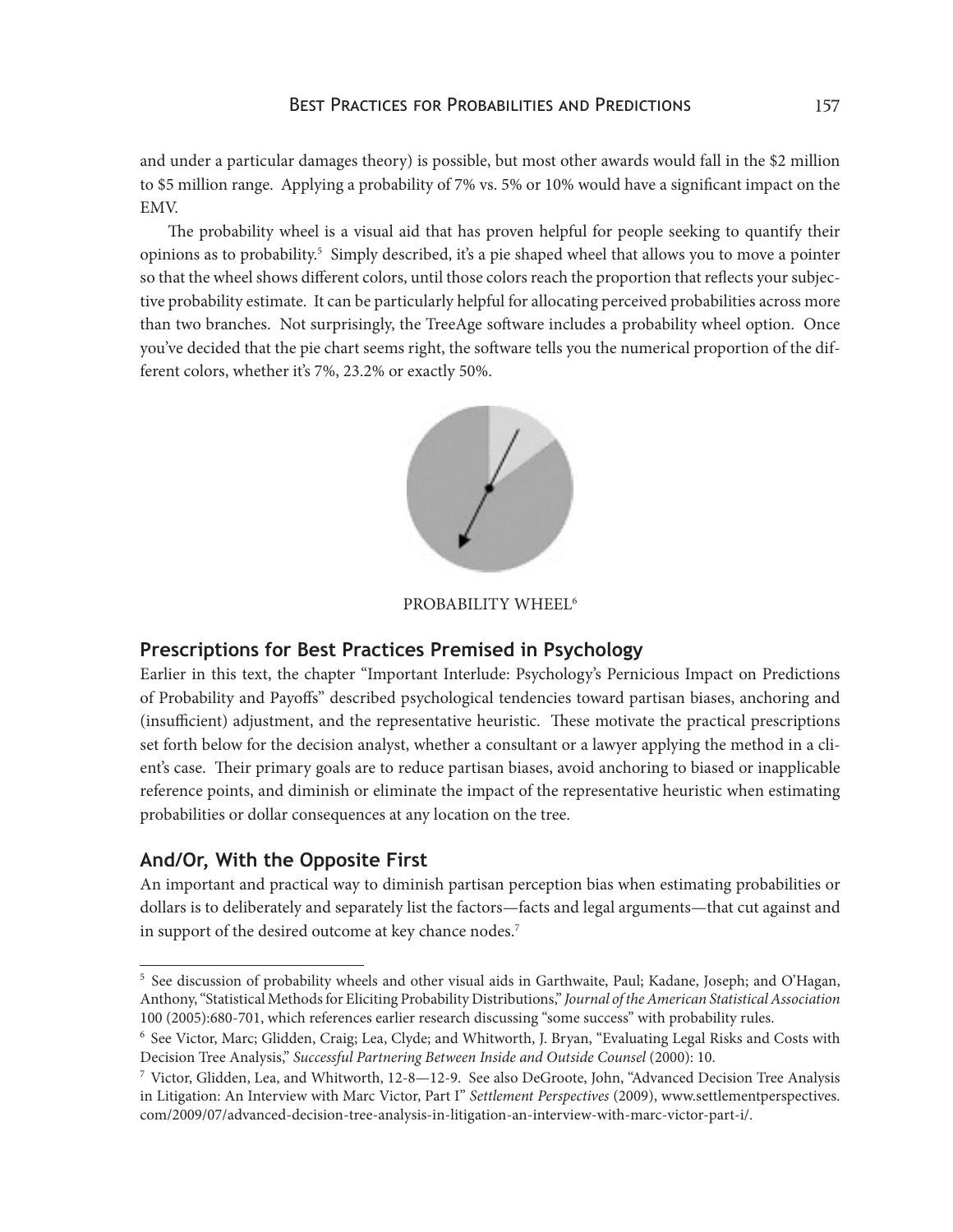## 158 Risk and Rigor

Marc Victor, founder of Litigation Risk Analysis, Inc., strongly suggests (and this author agrees) that such lists be drawn out at an early stage of the problem and ideally even before determining probabilities for a decision tree. Below is his example of a chart listing factors that would affect the chance of a jury finding a "breach of covenant of good faith and fair dealing" (in a hypothetical lawsuit between Joe and Larry).

| Reasons Jury Does Find Breach                                                                                                                                                                                                                                                                                                                                                                                                                                                                                                                                                                                                                                                                                                                                                                     | Reasons Jury Does NOT Find Breach                                                                                                                                                                                                                                                                                                                                                                                                                                                                                                                                                                                                                                                                                                                                                 |
|---------------------------------------------------------------------------------------------------------------------------------------------------------------------------------------------------------------------------------------------------------------------------------------------------------------------------------------------------------------------------------------------------------------------------------------------------------------------------------------------------------------------------------------------------------------------------------------------------------------------------------------------------------------------------------------------------------------------------------------------------------------------------------------------------|-----------------------------------------------------------------------------------------------------------------------------------------------------------------------------------------------------------------------------------------------------------------------------------------------------------------------------------------------------------------------------------------------------------------------------------------------------------------------------------------------------------------------------------------------------------------------------------------------------------------------------------------------------------------------------------------------------------------------------------------------------------------------------------|
| • thinks Larry was outrageously greedy<br>• thinks he was far more interested in his own personal<br>profit than the health or survival of any of his franchisees<br>• as a result, he killed the goose that laid the golden eggs<br>• no single franchisee would have ever anticipated having to<br>compete with so many other franchisees on the same block<br>• especially given the sizeable investment Joe had to make<br>to get into the business<br>• Larry does not make a good witness- comes off as arro-<br>gant, someone who can do no wrong<br>• judge's explanation of an "implied covenant of good faith<br>and fair dealing" will sound pro-plaintiff<br>• might think this is a compromise: less severe than saying<br>Larry defrauded Joe, but Joe didn't end up with the busi- | • nothing in the agreement said Larry couldn't open as<br>many locations as he wanted<br>• if Larry can show that other franchisees with similar com-<br>petition continued to profit after Joe began to struggle<br>• Larry will testify that it was having an outlet on every<br>street corner that made the system successful for everyone<br>• if it weren't possible to make a profit with so much com-<br>petition, there would not have been the continued de-<br>mand for additional franchises in locations already served<br>by several<br>• the real problem was that Joe was a bad manager to begin<br>with, and then paid little attention to the franchise after<br>coming into his inheritance<br>• to get to this part of the tree, the jury didn't believe Larry |
| ness he expected at the outset                                                                                                                                                                                                                                                                                                                                                                                                                                                                                                                                                                                                                                                                                                                                                                    | committed fraud, so must not have hated Larry                                                                                                                                                                                                                                                                                                                                                                                                                                                                                                                                                                                                                                                                                                                                     |
|                                                                                                                                                                                                                                                                                                                                                                                                                                                                                                                                                                                                                                                                                                                                                                                                   |                                                                                                                                                                                                                                                                                                                                                                                                                                                                                                                                                                                                                                                                                                                                                                                   |

| Will jury find Larry breached implied covenant of good faith and fair dealing |
|-------------------------------------------------------------------------------|
| by opening all those franchises? <sup>8</sup>                                 |

The next two trees, also by Marc Victor,<sup>9</sup> reflect the way these positive and negative factors might be listed and arranged under each branch following a chance node.<sup>10</sup> The first tree analyzes factors potentially impacting a liability finding and thus the lawyer's estimate of the likelihood of liability. The next tree depicts various ways damages might unfold, with a list of positive and negative factors at the chance node.

<sup>8</sup> This chart can be found in Victor, Calihan, and Dent, "The Role of Risk Analysis in Dispute and Litigation Management," 19.

<sup>9</sup> These trees can be found in Victor, Marc "Litigation Risk Analysis and ADR," *Donovan Leisure Newton & Irvine ADR Practice Book*. (1990): Figures 17-3 and 17-4 at 314-315.

<sup>&</sup>lt;sup>10</sup> In fact, the TreeAge decision analysis software includes an option to create a list of plus and minus factors at each chance node.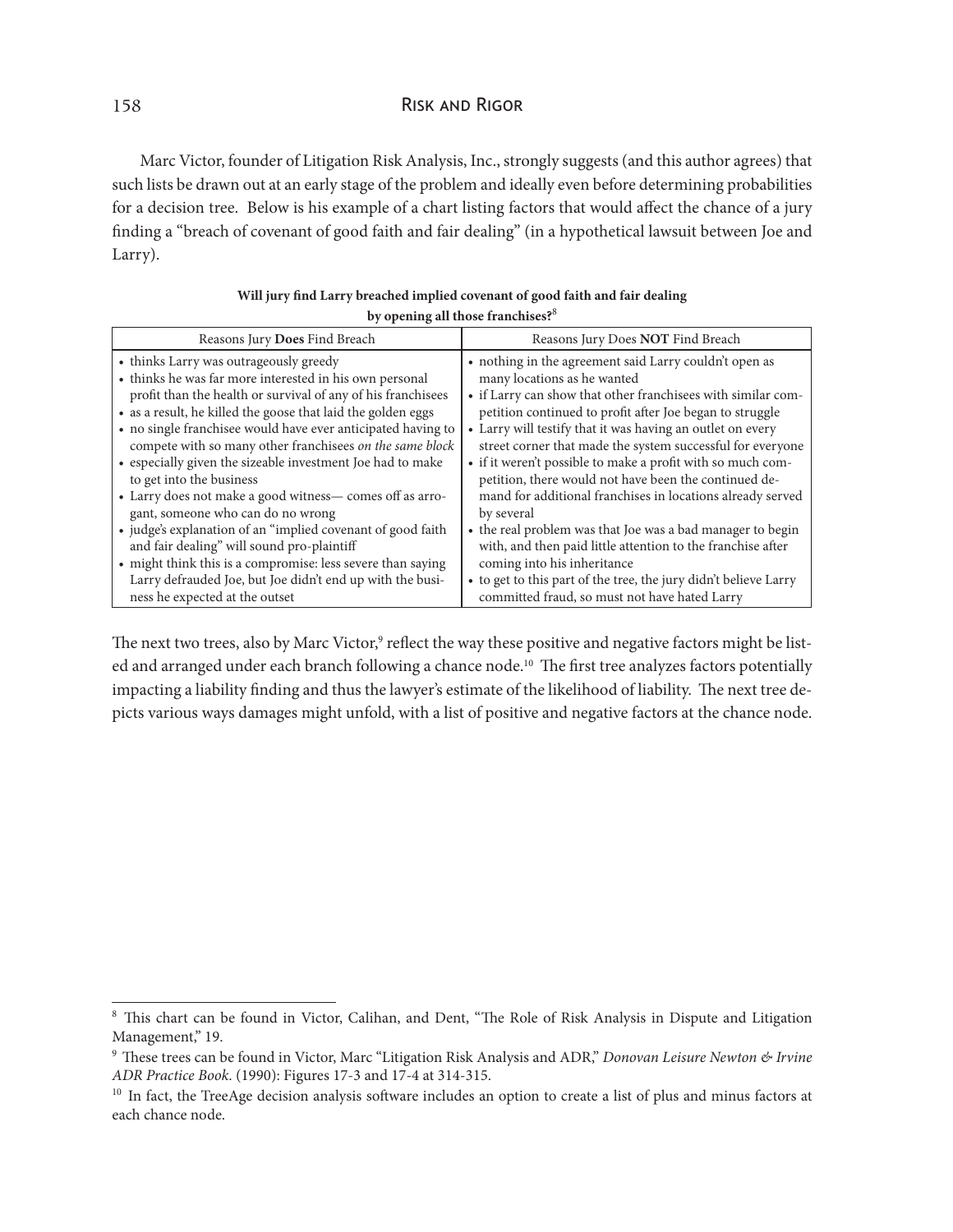



 $\mbox{-} P$  not sympathetic witness

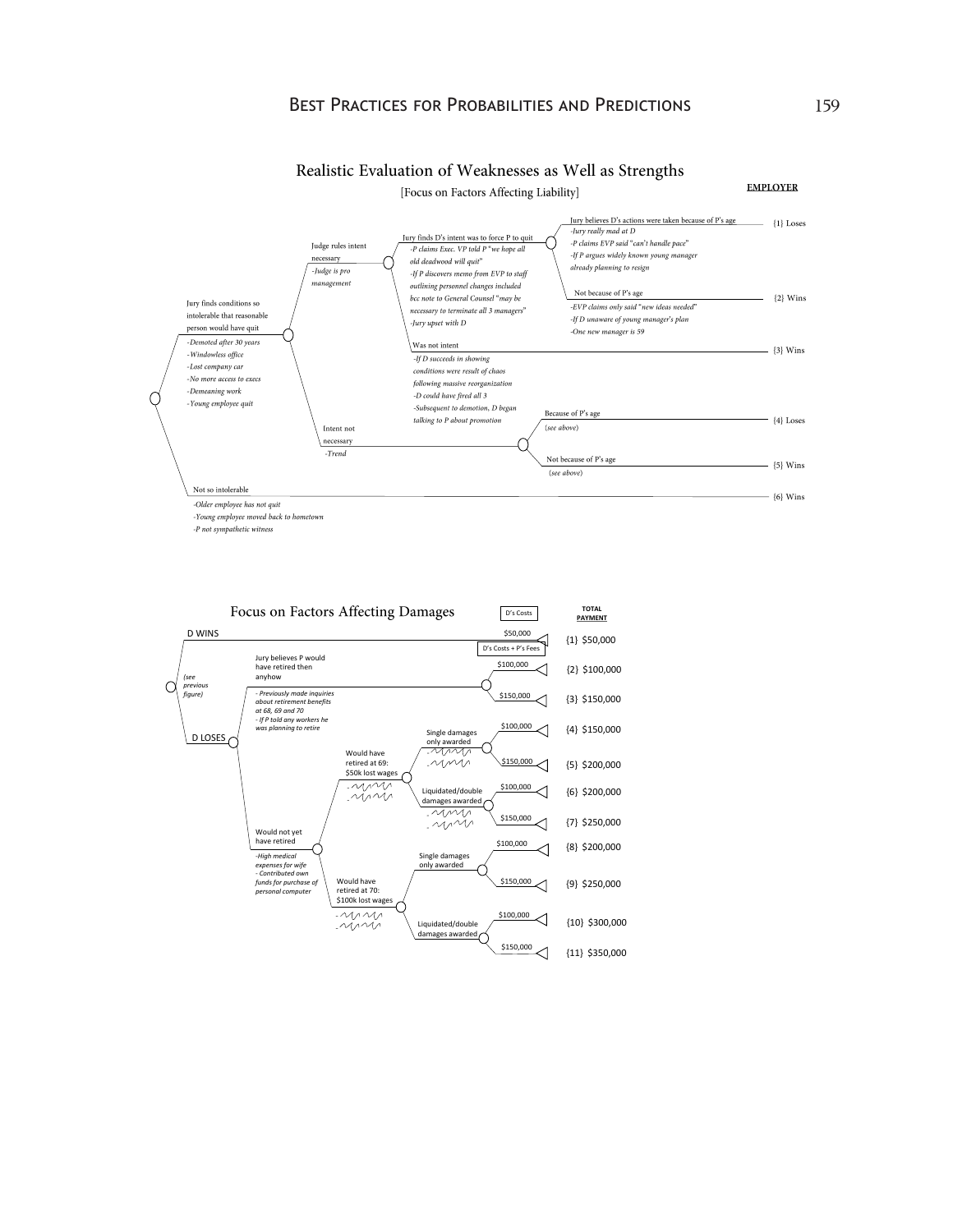Order does matter. Research strongly supports the practice of FIRST creating a list of factors that cut against your desired outcome—the minuses (-)—and NEXT the factors that favor—the pluses (+). Partisan biases are mitigated when one is forced to list and consider unwelcome realities that might otherwise be forgotten, ignored, or discounted.11

After listing first the unfavorable and then the favorable factors, estimate the probability of the most undesirable result, with the remainder (from 100%) left applied to more desirable results. For the visual among us, this also works very well on the probability wheel.

## **Avoiding Biased Anchors and the Representativeness Heuristic**

As discussed above and in the "Interlude on Psychology," we know that partisan biases often lead us to be over-confident, and to miss or discount information or argument that cuts against our desired result. When undertaking decision tree analysis in a legal case, we are also expected to estimate probabilities that reflect the discovery of facts, documents, and arguments as the case develops. Unfortunately, anchoring is a powerful force. We know there's a strong tendency to anchor on original assessments (that may have been biased in the first place) or even on circumstances—other case outcomes—that are largely irrelevant. And, we know that our probability estimates tend to be influenced by the "representative heuristic"—similarity of our case and its characters to certain well-known types. The following prescriptions for best practices in estimating probabilities are aimed at reducing or eliminating tendencies toward over confidence, bias, biased anchoring and the representativeness heuristic.

- Introduce external NON-biased anchors in the form of "base rates" (as discussed in the next section).
- § Introduce multiple anchors and numerical information, to offset or balance biased anchors when assigning values to the tree (even if research suggests that multiple anchors aren't as effective as we might hope).<sup>12</sup>
- § Encourage initial selective information processing from the perspective *opposite* to that of the lawyer's natural bias. In other words, focus first on evidence and arguments that support the other side. (Yes, this same advice was offered for reducing partisan biases in the first place—not just anchoring to biased reference points).<sup>13</sup>
- Consider and discuss the widest possible range of outcomes.
- Refresh your awareness and educate your client with some thoroughness regarding the power of anchoring. Research suggests that comprehensive awareness of anchoring may reduce but not

<sup>11</sup> See Koriat, Asher; Lichtenstein, Sarah; and Fischhoff, Baruch, "Reasons for confidence," *Journal of Experimental Psychology: Human Learning and Memory* 6 (1980):107-118; cited in Lichtenstein, Sarah; Fischhoff, Baruch; and Phillips, Lawrence, "Calibration of probabilities: The state of the art to 1980," in Kahneman, Daniel; Slovic, Paul; Tversky, Amos (eds.), *Judgment under uncertainty: Heuristics and biases* (1982): 321.

<sup>&</sup>lt;sup>12</sup> Unfortunately, a study in a negotiation setting indicated that availability of more appropriate anchors did not significantly limit the influence of less reliable anchors, regardless of the level of experience for both individual and group-based decision making. Whyte, Glen and Sebenius, James, "The Effect of Multiple Anchors on Anchoring In Individual and Group Judgment," *Organizational Behavior and Human Decision Processes* 69, no. 1 (1997): 74–85.

<sup>&</sup>lt;sup>13</sup> See Flannelly, Laura, and Flannelly, Kevin. "Reducing People's Judgment Bias About their Level of Knowledge," *The Psychological Record* 50 (2000): 592.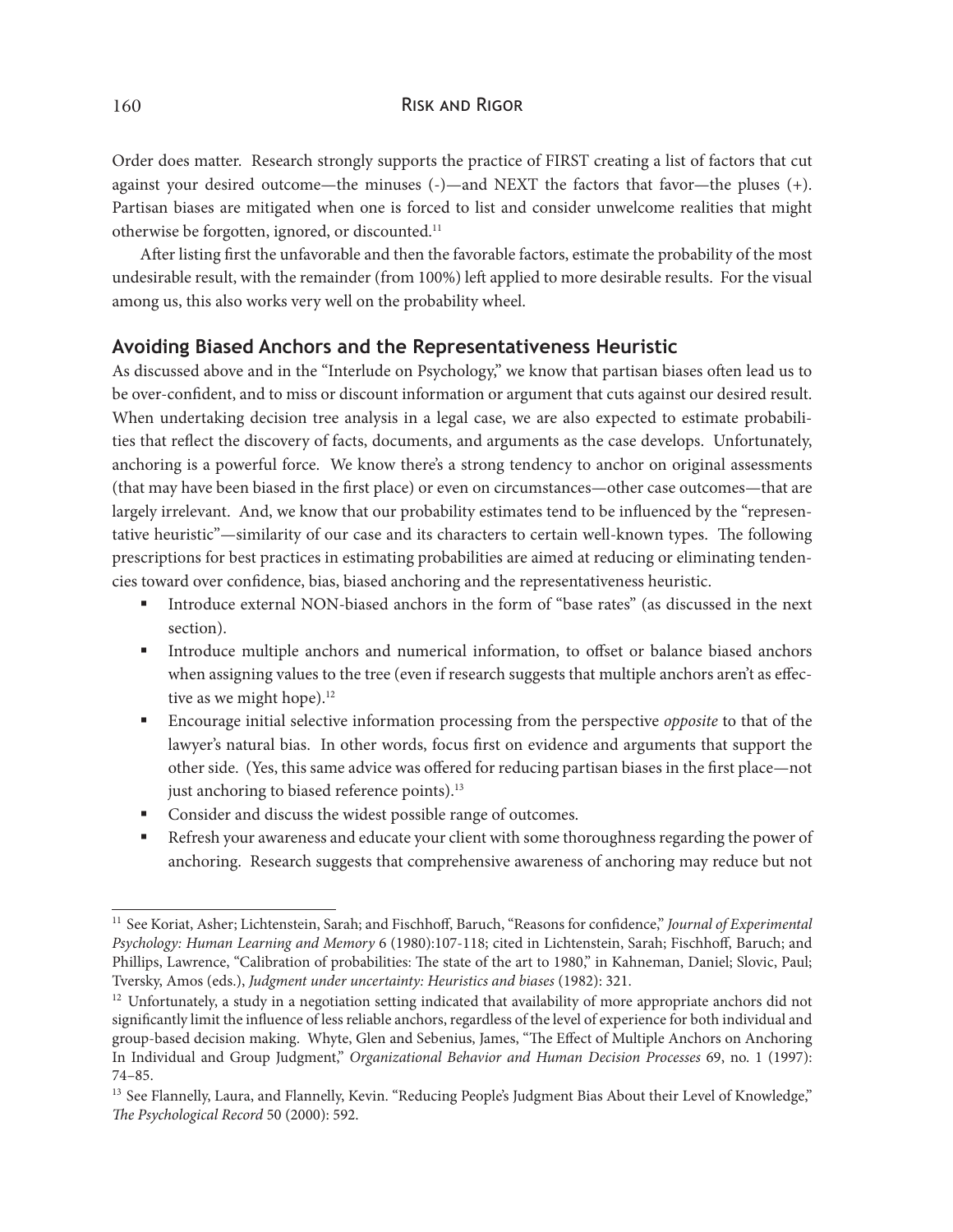completely eliminate its influence; a simple warning alone is unlikely to overcome it.<sup>14</sup> Hence this text's somewhat lengthy discussion of the topic!

- § Spend adequate time thinking through your judgment. Rushing causes us to fall into an "estimation trap" and enhances our tendency to anchor.<sup>15</sup>
- Take care to differentiate irrelevant anchors from more appropriate ones.<sup>16</sup>

In service of this advice, the next section is an elaboration on base rates, for those eager to adopt the first bullet point suggestion. Further explanation and discussion of how these various prescriptions may play out in practice are set forth after that.

#### **Elaboration and Ode to Probability Base Rates—Even if Elusive**<sup>17</sup>

If anchoring to a starting point is inevitable, it makes sense to seek a neutral, unbiased one.

Therefore, when possible, a best practice for the decision-analyst lawyer is to start with the "base rate" when assigning probabilities—the average % of success for this type of motion or this type of jury trial. Assume you are working on a decision tree in an employment case, and you are seeking to estimate the likelihood of summary judgment for the defense. The base rate might be the percent of summary judgment motions decided for the defense in all employment cases in that federal circuit, in that federal district court, or by the assigned judge over a certain period of time. It makes sense to narrow the research to the decision-maker—the judge. The danger, however, is that the judge's total summary judgment rulings in employment cases might be too small to have any substantial predictive value. As we know, all cases are different. If the judge had heard and ruled upon, say thirty or forty plus similar cases, the overall percentage would have more meaning.

From a statistical perspective, the question of what is a sufficient number of summary judgment rulings or jury verdicts from which to derive a reasonable base rate is not as straightforward as one might think. The "Law of Large Numbers"18 confirms what we intuit: larger numbers in the data pool would

<sup>&</sup>lt;sup>14</sup> George, Joey; Duffy, Kevin; and Manju, Ahuja, "Countering the Anchoring and Adjustment Bias with Decision Support Systems," *Decision Support Systems* 29, no. 2 (2000):195–206.

<sup>15</sup> Smith, Andrew and Windschitl, Paul, "Biased Calculations: Numeric Anchors Influence Answers To Math Equations," *Judgment and Decision Making* 6, no. 1 (2011):139–46.

<sup>&</sup>lt;sup>16</sup> As suggested by Whyte and Sebenius, "The Effect of Multiple Anchors on Anchoring in Individual and Group Judgment," 74-85.

<sup>&</sup>lt;sup>17</sup> As discussed herein, most people ignore overall probabilities or "base rates" when estimating probabilities. Yet, Bayes' Theorum establishes quite clearly and mathematically that accurate probabilities are dramatically affected by base rates. Thus, probability estimates of those who ignore base rates are inevitably inaccurate. Their estimates will be far from what would be mathematically, accurately derived using Bayes' Theorum.

Explanations of the base rate fallacy and Bayes' Theorum abound in the literature of quantitative analysis, statistics, and to some degree psychology which offers the representativeness heuristic as an explanation for our flawed probability assessments. See Chapter Nine for discussion of the representativeness heuristic. Wikipedia contains quite a clear explanation of base rate fallacy, also called base rate neglect or base rate bias, as a formal fallacy. When presented with related base rate information (i.e. generic, general information) and specific information (information only pertaining to a certain case), the mind tends to ignore the former and focus on the latter. Wikipedia's drunk driving and breathalyzer example for base rates, used in this text, are at www.wikipedia.org/ wiki/Base\_rate.

<sup>&</sup>lt;sup>18</sup> Some would say that 25 cases would be sufficient. Explanations of the "Law of Large Numbers" and other concepts in statistics that bear on this discussion are readily available in just about any introductory statistics text.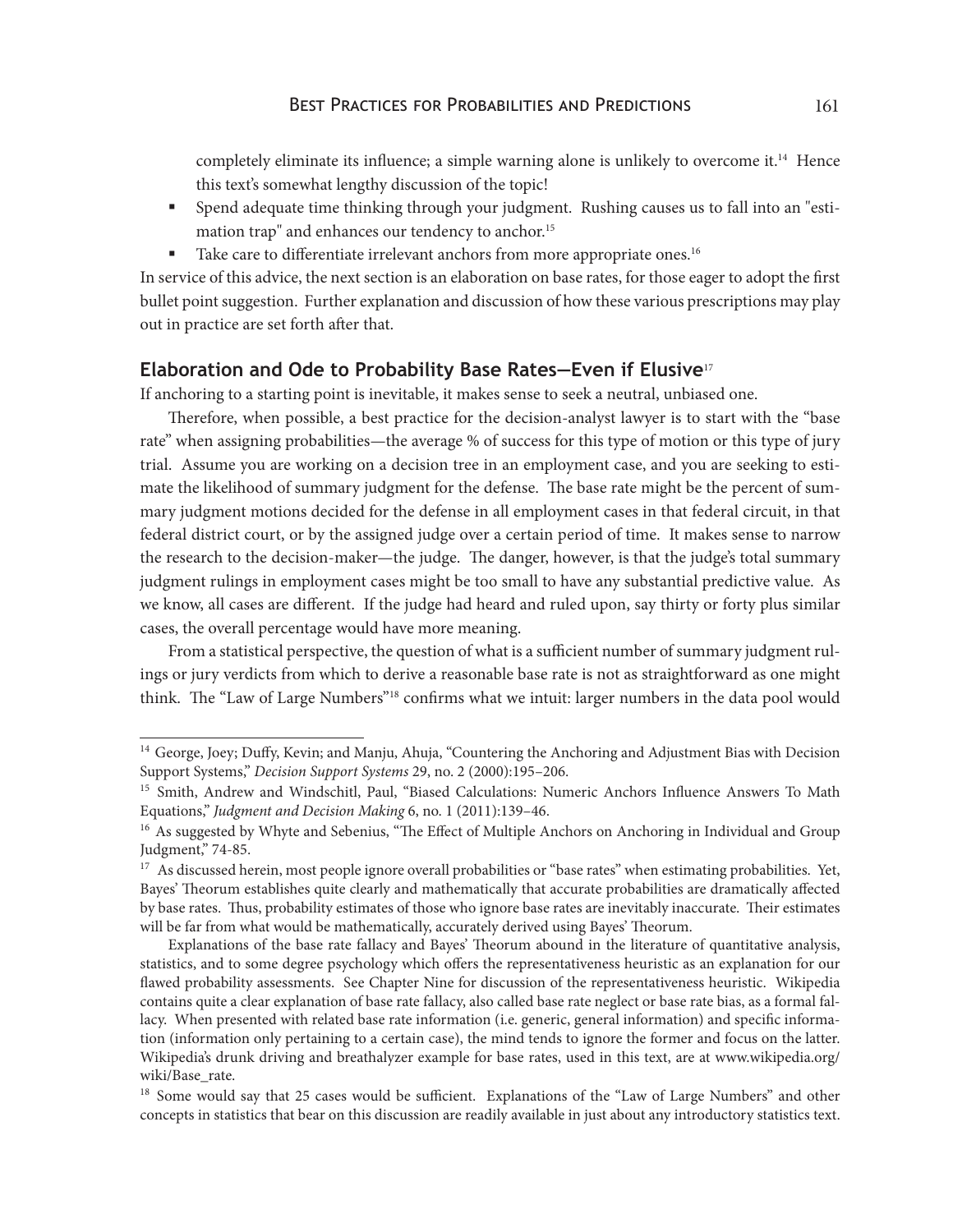#### 162 Risk and Rigor

be better. In truth, the "Law of Large Numbers is directed at circumstances where the means (averages) from each of many relatively small samples can be predicted to follow a "normal distribution curve." The minimum number of samples required is generally said to be about thirty. At that point, the means of all of the sample means would be about the same as the mean of the entire larger data pool. We can use this idea to find out whether a particular judge's percentage of summary judgment denial is predictably and significantly different than the rulings of a larger group of judges. Assume that available data tells you that only 20% of 150 summary judgment motions filed in age discrimination cases in the Sixth Circuit were granted. If your assigned judge granted 40% or even 30% of those motions in the thirty such cases assigned to her, it's fair to conclude that this variance is not a matter of chance.

This author does not claim expertise in statistics or data science. For the decision analysts of similar ilk, my practical advice to take base rates from the largest data pool that is relevant and accessible. A lawyer with an age discrimination case might check all age discrimination cases in that federal court, or in the Circuit. He might also look to all employment discrimination cases heard by the particular judge, if the question is the likelihood of summary judgment. However, if the assigned judge has heard summary judgment motions in fewer than twenty-five or thirty age discrimination cases, it's not wise to put too much weight on the percentage of motions granted or denied. Instead, we might note that the judge has heard sixty or more employment discrimination cases (of all types), and granted summary judgment in 50% of those, in a Circuit where the overall summary judgment rate is only 25%. It would then be fair to assume a higher likelihood of this judge granting summary judgment. We might use 50% as our base rate on summary judgment for this judge. On the other hand, if the entire Circuit's rate for summary judgment over 150 age discrimination cases is only 15% (lower than the 25% for all employment cases), we might adjust our 50% base rate down by an equal proportion.

Another statistic that might serve as a neutral anchor is the overall percentage of summary judgment motions granted in the jurisdiction. The database would inevitably be larger than that generated by a single judge. But it may be less predictive, as it encompasses several judges, all of whom may have different judicial philosophies regarding dispositive motions. Or, the decision analyst might seek to find and use the overall percentage of summary judgment motions granted by so called "conservative" or "liberal" judges—if the assigned judge clearly falls into either category.

#### **Data Sources for Deriving Base Rates**<sup>19</sup>

Most federal and state courts publish data online regarding case filings and settlements. The data are organized in different ways, but are often searchable for percentages of motions granted, liability verdicts,

One text that seeks to discuss statistics for lawyers is Jackson, Howell; Kaplow, Louis; Shavell, Steven; Viscusi, W. Kip; and Cope, David, *Analytical Methods for Lawyers* (2003): Chapters 8 and 9. [Note that this text does contain a chapter on decision tree analysis for lawyers. However, it's fair to say that their approach to the topic is more of an introductory overview than that in this text.]

<sup>&</sup>lt;sup>19</sup> Once again, Professors Heather Heavin and Michaela Keet at the University of Saskatchewan College of Law's excellent article: "A Spectrum of Tools to Support Litigation Risk Assessment," *Canadian Journal of Law and Technology* 15, no.2 (2017):265-293, has been invaluable here. Their article confirmed some sources we had found and alerted me to others; their assessments of the various database sources has been integrated into the discussion here, with much appreciation.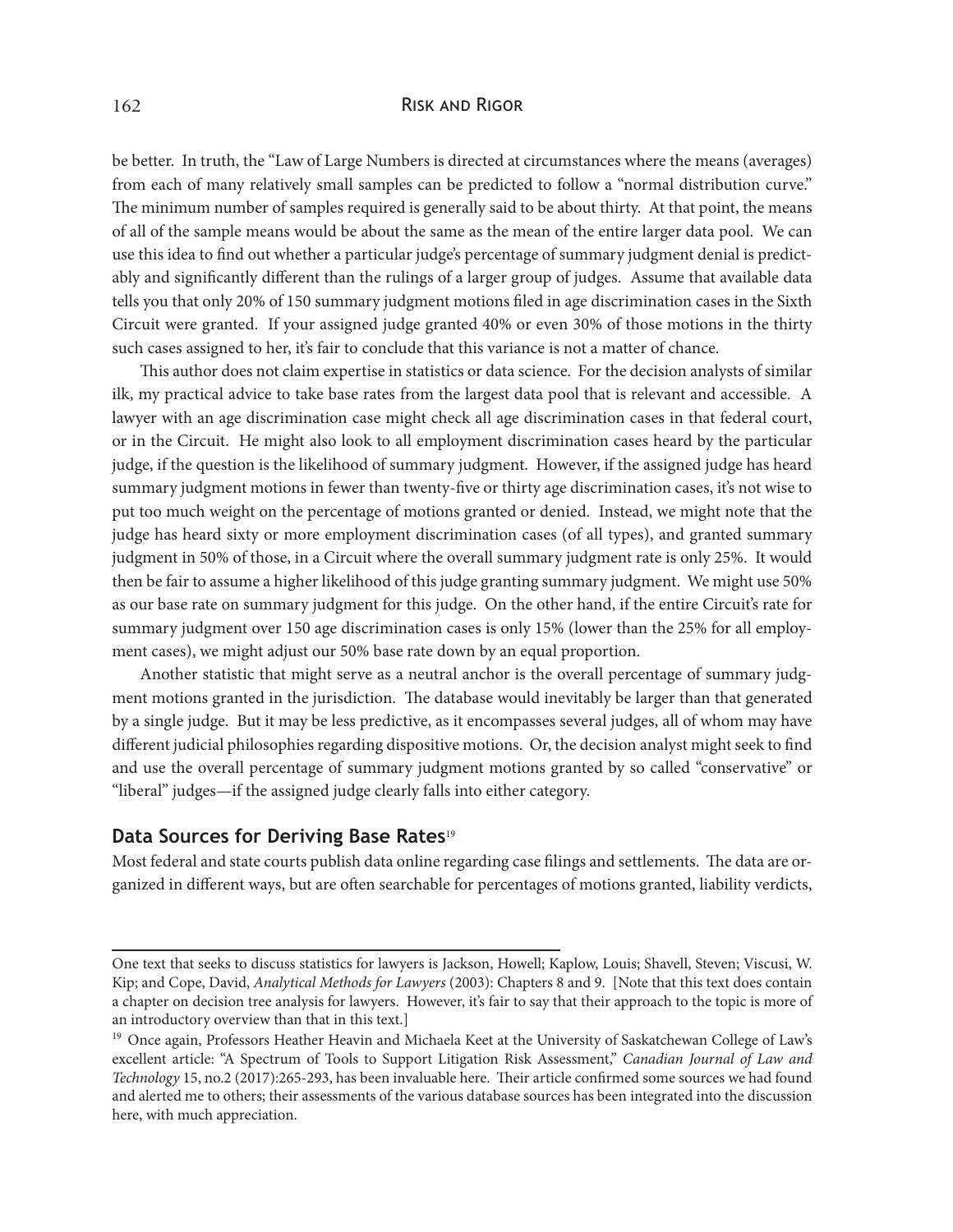and so forth.<sup>20</sup> FedStats is a portal to statistics collected by the federal government. It contains relevant statistics on legal cases for state and federal courts, jury and bench trials and appeals, beginning in 2005.

Free access to a database of U.S. cases is available through the "Caselaw Access Project," originally a collaboration between Harvard Law School and Ravel Law, which has digitized Harvard's entire collection of U.S. case law.<sup>21</sup>

Not surprisingly given our recent global focus on data, a number of for-profit companies have developed products that capture and offer searchable data on court outcomes and judicial decisions.

Legal data analytic software and database products include<sup>22</sup>:

§ LexisNexis' Legal Analytics Suite, including the MedMal Navigator, the *L*exis-Nexis Verdict & Settlement Analyzer, Ravel Law, and Lex Machina, all of which fall under Lexis Litigation Profile Suite® and Lexis Advance®

It seems fair to say that LexisNexis is seeking to establish itself as the market leader for legal "data analytics," including data bases responsive to a wide array of questions. They began in 1990 with the LexisNexis Verdict and Settlement Analyzer.<sup>23</sup> This widely accessible research tool enables users to derive useful "base rates" in most civil cases and to see verdict and settlement data for (only) U.S. state and federal cases and to find averages or medians by jurisdiction or type of case over lengths of time.

LexisNexis expanded its Legal Analytics Suite of Products by purchasing the two $^{24}$  significant "start-up" litigation data analytics companies and their products: Lex Machina and Ravel Law. Originally created for IP users, Lex Machina's Legal Analytics program<sup>25</sup> offers data bases and search capabilities in U.S. based securities, copyright, trademark, and antitrust litigation,

<sup>&</sup>lt;sup>20</sup> PACER contains court documents and record from U.S. federal courts, USPTO from the U.S. Patent and Trademark Office, and EDIS documents relating to U.S. International Trade Commission investigations.

<sup>&</sup>lt;sup>21</sup> See the description of the Case Law Access project at Harvard's Library Innovation Lab at: http://etseq.law. harvard.edu/2017/01/caselaw-access-project-scanning-now-complete/ as well as the blog announcement of completion of the digitization project at: http://etseq.law.harvard.edu/2017/01/caselaw-access-project-scanning-nowcomplete/ Note also that Ravel Law is now under the Lexis Nexis umbrella.

 $22$  At some point, your author aspires to a full blown set of product reviews of these various databases and search engines from the perspective of a decision tree analysis. Given the very current changes, mergers and likely new entries into the field, it makes little sense to attempt this within a static text. This would be more appropriate for a future, web-based platform of this project.

<sup>&</sup>lt;sup>23</sup> In 2015-16, University of Cincinnati College of Law Senior Research Librarian James Hart as well as the author's Research Assistant, Mrs. Lindsay Stueve at the College of Law, investigated various on-line verdict data sources and concluded that LexisNexis's Verdict Settlement Analyzer had the most robust and easily searchable database at the time. This is likely to have been advanced by the LexisNexis acquisitions described above. As Ms. Stueve noted, "extrapolating base rates from LexisNexis's tool can provide, at first, a visible starting line, and at least, a security blanket." James Hart gets full credit for the broader, updated search for and evaluation of other data offerings.

<sup>&</sup>lt;sup>24</sup> It is fair to predict that this discussion of available databases and search and analytic platforms will be incomplete and possibly inaccurate by the time the reader encounters it. New providers entered the for-profit market and new, publicly accessible data bases became available or expanded as this manuscript was being written; no doubt others will be added and some may fail as time goes by. Thus, readers in search of data bases and analytical services are encouraged to look beyond the resources listed here.

 $25$  Lex Machina's website, prior to its purchase by LexisNexis, offered access to and presumably, analysis of motions and arguments that have been successful (or less so) before particular judges.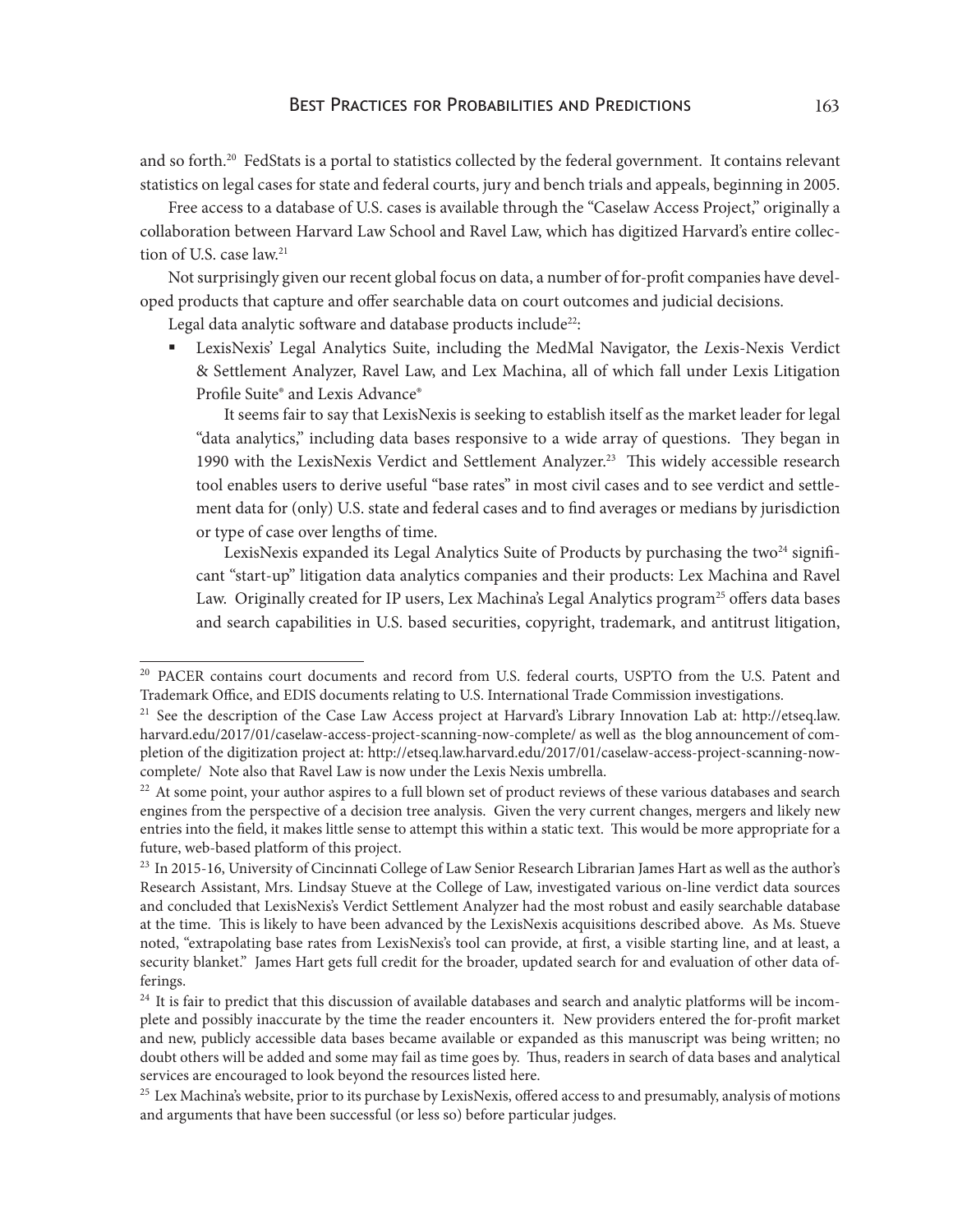#### 164 Risk and Rigor

and, more recently, bankruptcy commercial transactions, employment and product liability. Lex Machina operates as a stand-alone entity within LexisNexis Legal & Professional offerings.

With the acquisition and integration of Ravel Law's original "Court Analytics" program, LexisNexis Litigation Profile suite of products enables users to "identify patterns in language and case outcomes" to evaluate millions of court decisions."26 At the time of this writing, Ravel is a premium feature (and subscription) within LexisNexis' available products. Ravel users can search case law by court, motion types, keywords, and topics; predicting outcomes based on courts' and judges' past rulings, identifying key cases, standards, and language more salient for particular courts, and analyzing a judge's responses to certain types of motions<sup>27</sup> and data. Ravel's product description claims that it offers enhanced capacity to predict the type and style of motion likely to succeed before a judge, the litigation behavior patterns of law firms, lawyers, and parties, and potential damages ranges.

- Docket Navigator describes itself as a "professionally curated litigation intelligence platform."<sup>28</sup> Originally focused only on patent litigation, it has expanded to cover trademark, copyright and antitrust litigation. It claims to have the most extensive patent litigation database available, and to track significant events "in every case, every day" in all "patent infringement case in the U.S. district courts, patent infringement investigations in the ITC, and every IPR and CBM proceeding in the PTAB." It claims to be organized to enable "data-driven decisions" and comparisons of "outcomes of litigation strategies across different types of proceedings and different judges or courts," including "factors that influence judicial decision-making, behavior patterns of companies in litigation, and events that impact the litigation schedule and budget."
- § Bloomberg Law's new Litigation Analytics Solution offers searchable data from federal cases only and appears focused on judicial behavior, from decisions on various types of motions, responses to different companies, law firms, and docket timing.
- Westlaw Case Evaluator (and its Report Builder) is also a credible source for averages, medians and range. However, Westlaw's data collection began at different times in different states and does not come from consistent sources. On the other hand, Westlaw Next offers a Litigation Quantum service (also available in Canada) featuring data from trial and appellate decisions.
- § Loom Analytics, a Canadian company founded in 2016, also offers statistical information on motion and trial outcomes, narrowed to jurisdiction, court, and judges in Canada.

<sup>&</sup>lt;sup>26</sup> The text describing Ravel Law's Court Analytics and Case Law Access Project is quoted or largely paraphrased from its website, prior to its purchase by LexisNexis: www.ravellaw.com and December 5, 2016 press release, by Marketwired citing Ravel Law as its source: www.marketwired.com/press-release/ravel-law-launches-new-analytics-for-us-court-system-2180699.htm.

<sup>&</sup>lt;sup>27</sup> While your author is determined against product endorsements, the ability to quickly see how a judge or court has decided different types of motions would be quite helpful for considering probability percentages for a decision tree. In my limited experience with a few of these databases, certain types of litigation data are easier to find than others.

<sup>&</sup>lt;sup>28</sup> The language in this paragraph is either directly quoted or paraphrased from the company's website, docketnavigator.com. Full credit for reference to this resource is due to the author's former student and patent attorney, John Bennett, who uses decision analysis in his practice and uses Docket Navigator's data to determine the base rates for estimating probabilities.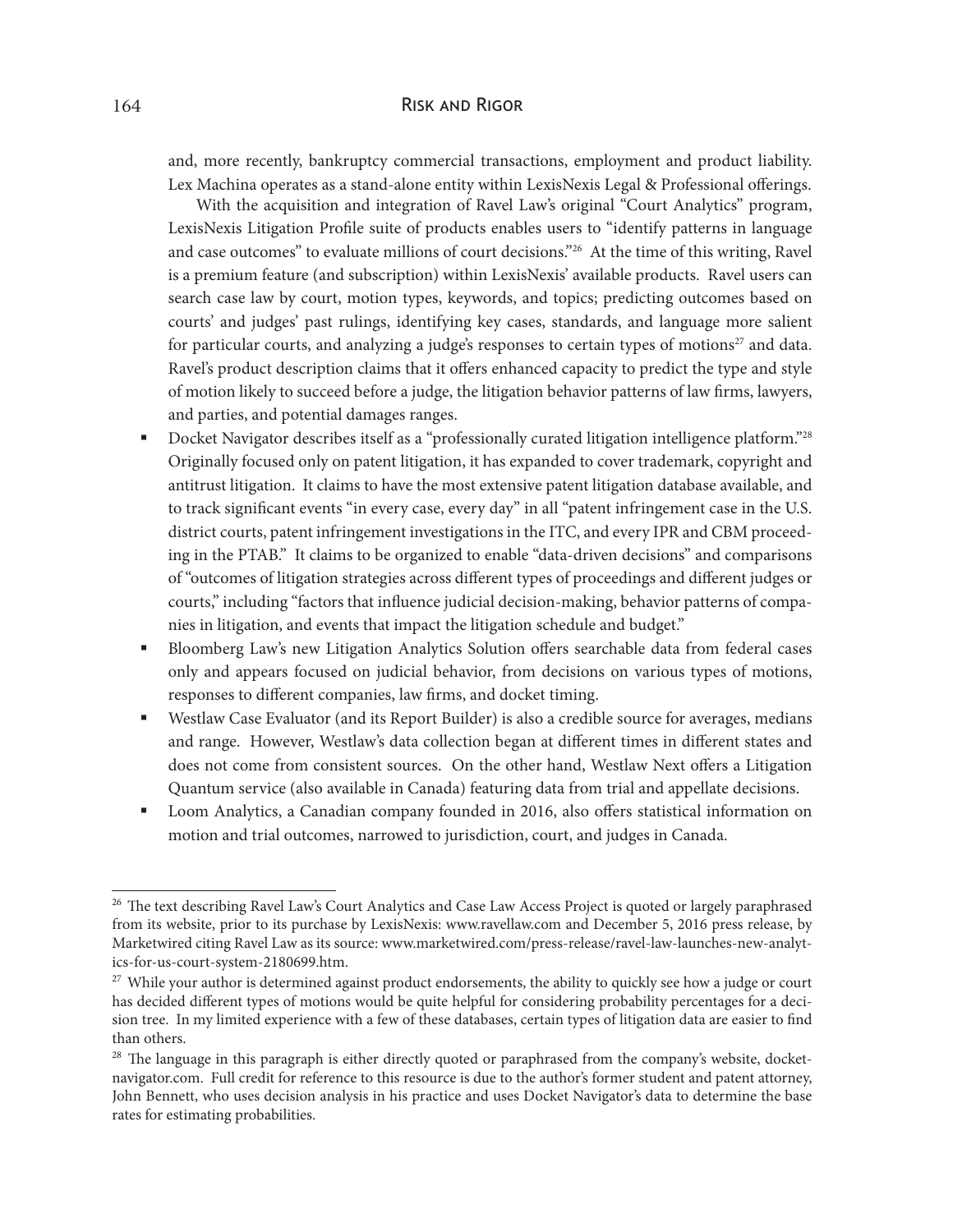#### Best Practices for Probabilities and Predictions 165

For readers who represent a large repeat player in litigation: it does appear that some large organizations track data from their litigation experience over time and in different jurisdictions. Indeed, years ago, working as a mediator with a large insurance company and with a self-insured railroad, I learned that they tracked data on settlements and verdicts. As data tracking and analysis are more easily accomplished, it makes sense for a business to do so for the purpose of predicting future outcomes.

#### **Caveat and Advice for Using LexisNexis Verdict and Settlement Analyzer**

For the reader who might plan to start with the widely accessible *LexisNexis Verdict and Settlement Analyzer* (or a similar database), a word of caution is in order. Note that this Analyzer only provides straight percentages of plaintiff or defense verdicts within the broader array of percentages of case outcomes including settlement, mediation, or "other verdicts." The decision tree analyst, at least for pure litigation risk analysis, must set aside "settlement, mediation, or other verdicts." The question for which the decision analyst lawyer seeks a base rate is, "When and only when similar cases have gone to trial, what have been the percentages of jury verdicts for the defendants and plaintiffs?" Thus, the base rate for liability must be the percentage liability as a proportion of total plaintiffs' and defense verdict percentages.

By way of illustration, assume that we want to know the base rate for liability findings among age discrimination cases<sup>29</sup> that have gone to trial in federal courts within a certain time period (from January 1998 to December 2017). The *LexisNexis Verdict and Settlement Analyzer* tells us that 25.73% of these cases ended in a plaintiff 's verdict, 29.01% in a defense verdict, and 10% in "other" verdicts. The balance was coded as ending in "arbitration," "mediation," "settlement" (presumably direct settlement) or "unknown."

To derive the base rate for liability verdicts among age discrimination cases that went to trial (and not counting "other"), one would find percentage for:

| plaintiff verdict (25.73%)                                      | .2573                     |
|-----------------------------------------------------------------|---------------------------|
| defense verdict $(29.01\%)$ + plaintiff's verdict $(25.73\%)$ = | .5774                     |
|                                                                 | $.2573 \div .5774 = 47\%$ |

Theoretically, when the probability to be estimated is the likelihood of a jury verdict on liability in an employment case, the average percentage within the jurisdiction makes more sense—either the circuit or the district. Where the states within a circuit are vastly different—more or less rural or conservative—and have very different liability percentage findings, it would make sense to look to data within the district or state. And of course, you might want to limit your search to the past few years.

Unfortunately, narrowing a search by using more filters in the Verdict and Settlement Analyzer (or similar program) creates a smaller data pool. As discussed earlier, the smaller the data pool, the less statistically reliable your results.

Users should be aware of the fact that if you are also using the dollar verdict outcomes to get a sense of "high, medium and low" ranges, smaller data pools are more susceptible to undue influence from outliers or extreme verdicts. On the other hand, it's not necessarily wise to completely discount the very

<sup>&</sup>lt;sup>29</sup> Based on filtering the data from federal courts applying the search term "(age w/3 discrimination)."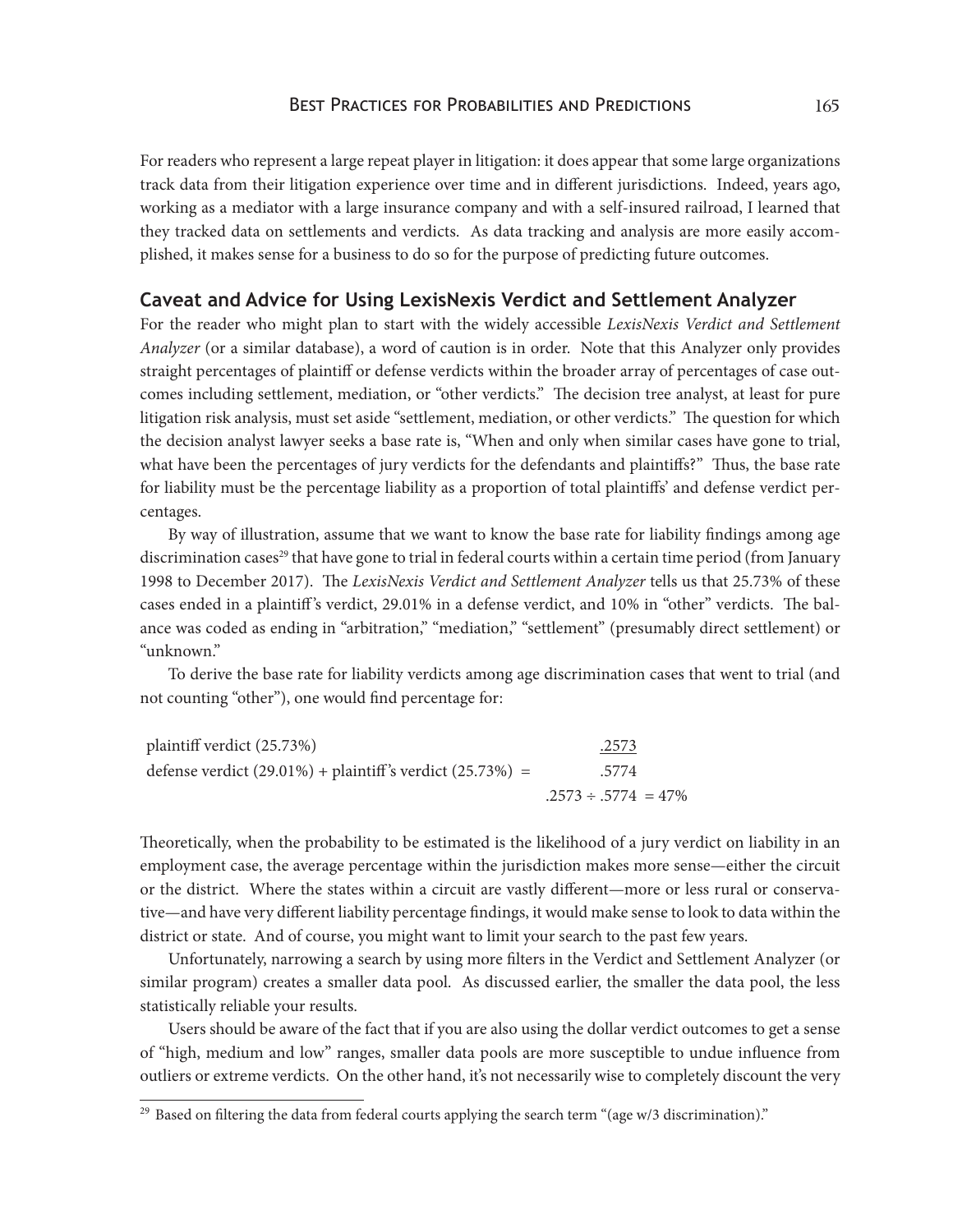high end or low numbers, as even a small data pool reflect a potential reality. After all, at least one jury handed down this very high or very low verdict. However, that fact provides little reliable insight into the likelihood of its future recurrence.

While jury verdict and settlements are also available through various on-line providers, it is important to determine whether these are comprehensive, or whether they rely on self-reports by counsel. Fortunately, while self-reported results were often the norm twenty years ago, more robust databases of case results have become widely available in recent years.

#### **Prescriptions in Practice, First With and Then Beyond Base Rate Advice**

Assume that the decision analyst lawyer is working on an employment discrimination case, assigned to a highly experienced federal district judge with long tenure on the bench. He has ruled on more than 100 summary judgment motions in employment discrimination cases over the past ten years. He has rarely been reversed; the last time was seven years ago. Overall, he grants the defense's summary judgment motions 20% of the time. It makes sense for a decision analyst to take on that 20% as a neutral anchor. He might put it "in pencil" on the tree, and begin with it when asking his defense counsel colleague and client what their best estimates are of the likelihood of summary judgment.

The dialog might be:

Decision analyst: "Let's consider your best estimate of the percent likelihood of summary judgment here. We know that this judge has granted 20% of the summary judgment motions in employment discrimination cases before him. Of course, all cases are different. And this case may be stronger or weaker than average as to the arguments on summary judgment—how clear the facts are, what factual disputes the plaintiff 's attorney will raise. The question is how much?"

Lawyer: "Well, this one is really strong. The plaintiff 's lawyer will try to blow some smoke to conjure a factual dispute, but they'll be hard pressed to find materiality."

Decision analyst: "Just as usual. And yet, 'usual' gets us a 20% chance with this judge? So how much stronger?"

Lawyer: "This one is almost twice as strong, well not quite… say 45% - 50% or 55% chance of summary judgment instead of the usual 20%."

Decision analyst: "I can see that you're saying this case is far better than average. Do you really think it's more than twice as strong? Remember that lawyers who file motions for summary judgment are saying, in good faith, that they believe summary judgment is warranted, based on the facts and the law. Where material facts are plainly in dispute, the motion isn't filed. Yet, even where the moving parties' lawyers have put forward what they see as credible good faith arguments for summary judgment, it's granted only 20% of the time.

If the 'base rate' or the average is 20%, would you say this case is twice as strong as the average moving it from 20% to 40%? Or is it half again as strong as the average case—which would be a 30% chance? If you think about it in those terms, what's your best gut estimate?"

Lawyer: "I see your point. If the average is 20%, then 45% - 55% may be more optimistic than realistic. Let's go with a 30-35% estimate for the decision tree, at least for now. Though, at some point, I may be interested to see what happens if we go back to 45% or a bit higher."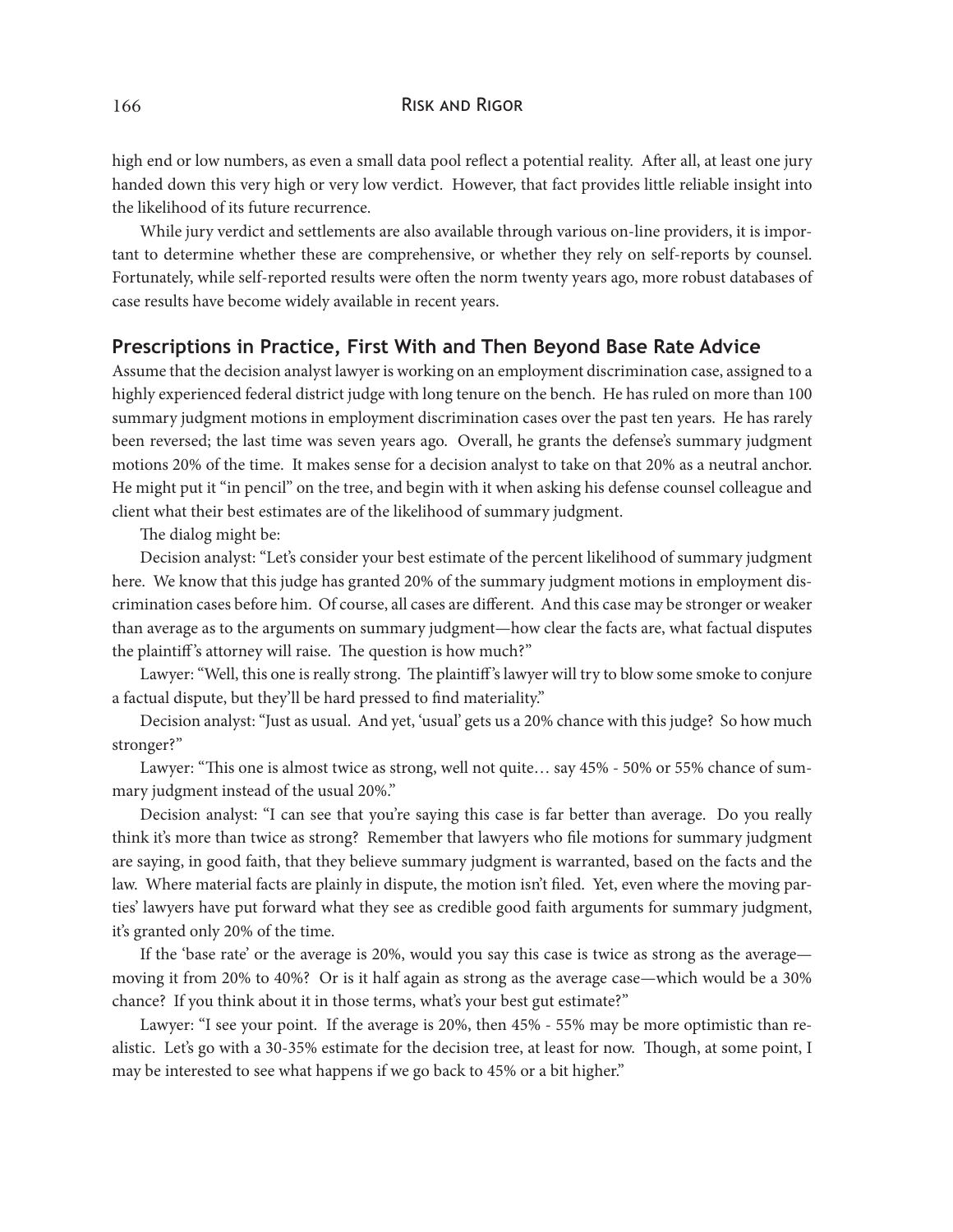#### BEST PRACTICES FOR PROBABILITIES AND PREDICTIONS 167

It's easy to imagine how, without the neutral anchor at 20%, this dialogue might have been quite different, ending with a very different estimate. We'll never know, but the confident lawyer might have said, "I think we have an 80% chance of summary judgment—the facts are so strong." After some discussion of the issues, perhaps an adjustment would be made to 60% or 65%.

Perhaps the dialogue would have sounded like this:

Decision analyst: "What do you think are the chances that the judge will grant your summary judgment motion?" [Note the open question—without initial reference to any % number.]

Lawyer: "We have a VERY strong argument that any so-called disputes over facts are illusory, and more important, irrelevant under the legal standards. I'd say we have an 80% chance."

The decision analyst might then have simply put 80% on the tree. Or, suspicious that partisan perception bias was running strong, he might have attempted to persuade the lawyer to adjust his estimate, as follows:

Decision analyst: "Yes, I've read the draft brief, but I wonder whether the judge might just decide to throw this one to the jury, if there's any doubt. He may not want to risk reversal. And, given his political leanings, he may favor giving the plaintiff a shot, or pressuring us to settle higher by denying our motion. Yes, the plaintiff is blowing lots of smoke. But what about their second argument regarding the experts' disagreement?"

Lawyer: "Yes, I suppose, 80% may overstate it, but it's still a strong motion. Let's say 65%."

The 80% figure has become an anchor, and while discussion and reconsideration may prompt adjustment from the anchor, research indicates that these adjustments are unlikely to be sufficient. They will not get to the same 35%-40% or so as the decision analyst and his lawyer client who began with 20% as the anchor."

Speculation in a fictional case? Yes. But it sounds all too plausible. Of course, the same anchoring and insufficient adjustment occurs with damages estimates as well. Here too, best practice is to check the base rates for damages awards as neutral anchors, where available, and take adequate time and care when performing calculations. Do remember to try to check your own biases in the process.<sup>30</sup>

The critical reader might concede the research finding that we tend to adjust insufficiently from anchors, and then push the question: "Who is to say that starting at 20% and ending at 35% or 40% is superior to starting at 80% and ending with a 60% or 65% estimate of success on the motion? Do we really *know* that the lower % is more accurate for this case? What gives our 20% anchor privileged status?"

The response goes back to research regarding partisan perception bias. We operate under the assumption that the lawyer's 80% estimate was affected by his partisan bias. The base rate may not be perfectly applicable, but it is not colored by bias. Indeed, it captures what a neutral decision maker—judge or jury—has done, on average and over time, in somewhat similar circumstances. It seems wiser to make adjustments made from a well-chosen base rate to legitimately account for differences in the cases.

### **Challenges of Choosing or Deriving the Base Rate**

Obviously, the decision analyst should avoid biased selection of more favorable base rates. Imagine a pending summary judgment motion against an age discrimination claim. Assume that, in a particular circuit, overall summary judgment rates are 15%. However, summary judgment rates in all employment

<sup>30</sup> Smith and Windschitl, 139–46.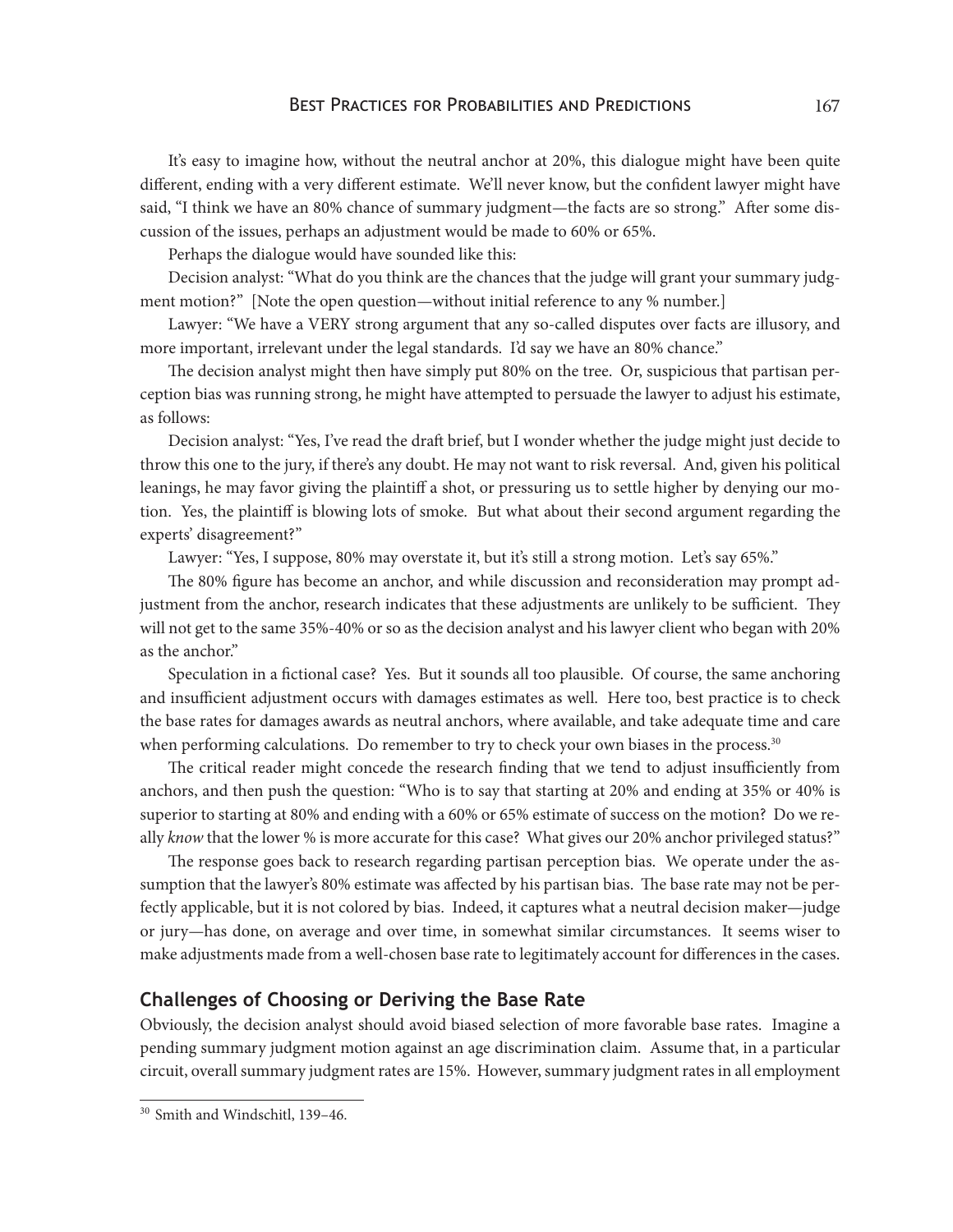#### 168 Risk and Rigor

discrimination cases are 25% and in age discrimination cases, 30%. Examining the data more carefully, the decision analyst finds that the assigned judge has granted summary judgment in all cases at the rate of 17%—close to the 15% overall percentage. However, in the last five years, over sixty cases, he has granted summary judgment against the plaintiffs in discrimination cases 50% of the time, including 40% of fifteen age discrimination cases. Which base rate should be used as the anchor?

As discussed earlier, the problem with the 40% statistic is that it's based on a small number of cases. As matter of statistics, it might make sense to use 50%, as that derives from a larger data set. On the other hand, one could argue that 40% makes sense; perhaps it indicates that this judge "disfavors" other types of discrimination claims. Or perhaps it would make sense to imagine the base rate is 45%. Or, because the data set is larger, perhaps the overall summary judgment rate of 25% in employment cases or 30% in all age discrimination cases makes sense.

In short, finding "best" base rate is far from an exact science, and it's even more challenging with imperfect access to imperfect data.<sup>31</sup> Let's remember that the base rate merely begins the discussion. Its purpose is to reduce bias in a lawyer's necessarily subjective assessments. Base rates become reference points, or neutral anchors for discussion. Counsel will and should consider ways that the particular case is "above average" or "less certain than usual" and adjust accordingly.<sup>32</sup>

Back to the practical: How can a decision analyst legitimately use a base rate in building a tree or discuss his analysis with a client? You might simply insert it into discussion when seeking to estimate a probability, as an unbiased anchor. In other words, when considering the chances of dismissal on summary judgment in *this* age discrimination case, you might first reference the base rate of X%, for summary judgment in this Circuit for the last five years, and Y% for your assigned judge. Nowhere is it written that you must use either of these numbers in the decision tree for this case. Every case is different. But you would be advised to consider the reasons this case is "better than average," and how much better. Force yourself to justify movement away from the unbiased anchor.

An alternative (and interesting) way to use the base rates would be to construct a tree using base rates wherever available, typically on the question of summary judgment and overall liability, and simply "plug-in" 50% for any other significant uncertainty point. Roll back the tree to find the EMV and the cumulative probabilities of each outcome. This exercise would theoretically describe the hypothetical, "plain vanilla" average case of its type. That might serve as an anchor, a neutral reference point against which lawyer and client could compare this real case's estimated probabilities, predicted outcomes, and roll back analysis.

## **Squaring Statistics With Sensible Simplification and Slimmer Trees**

As indicated earlier, logically and visually, it makes sense to simplify a tree by merging different possible paths that all lead to the same results. Imagine that the lawyer sees three distinct and independent theo-

<sup>&</sup>lt;sup>31</sup> As discussed in Chapter 9, statisticians utilize Bayes' Theorem which mathematically adjusts from a base rate of probability, accounting for the new evidence or unique conditions of a particular case, to estimate the probability of the same result occurring in that case. Edward K. Cheng, a Professor of Law at Vanderbilt Law School, discusses Bayes' Theorem in Chapter 8 of his as yet unpublished textbook on statistical concepts for lawyers and additionally stresses the importance of considering reliable base rates, when available, in estimating probabilities.

<sup>&</sup>lt;sup>32</sup> Fischhoff, Slovic, and Lichtenstein, "Fault Trees: Sensitivity of Estimated Failure Probabilities to Problem Representation," 330-334; cited in Garthwaite, Kadane, and O'Hagan, 682.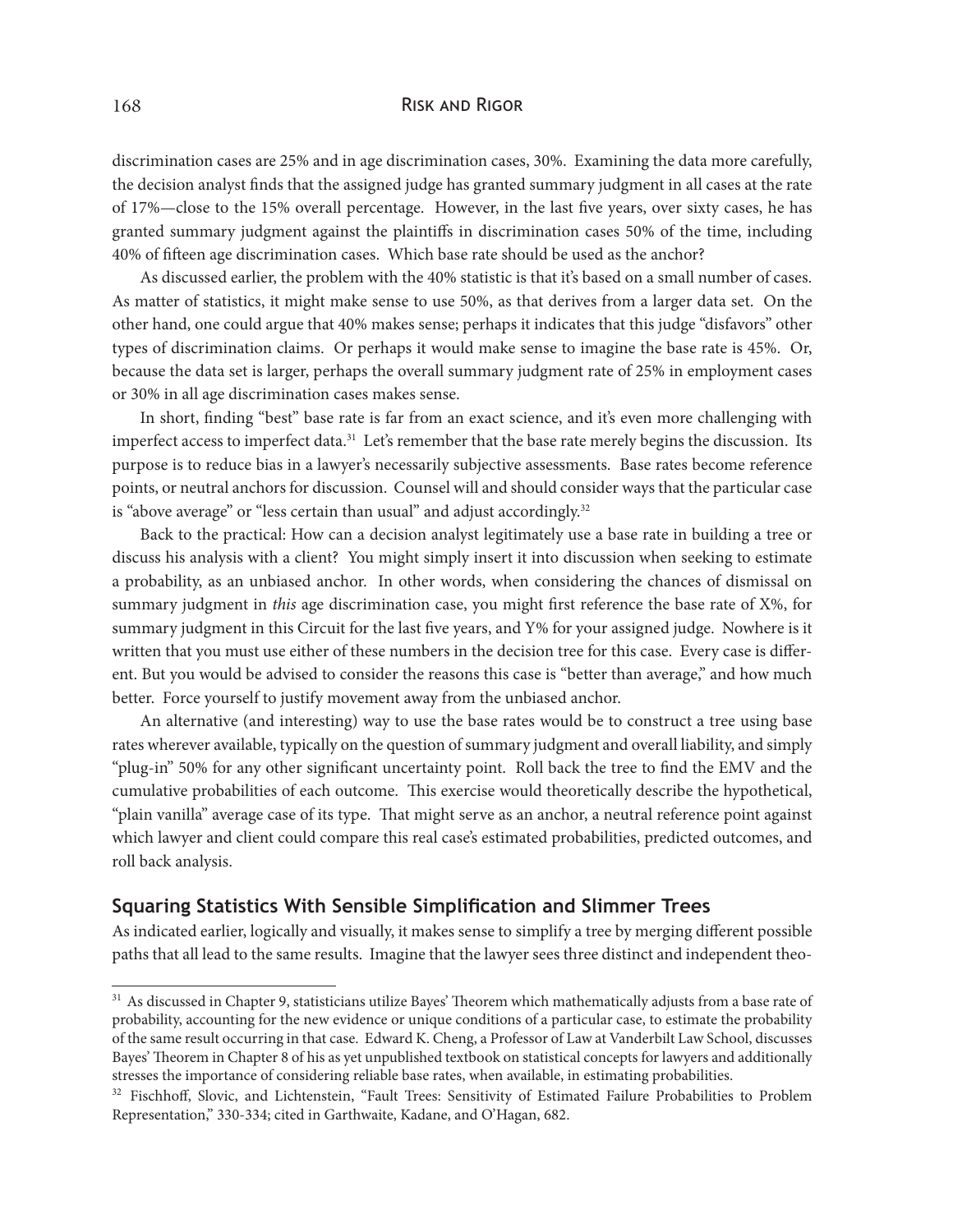ries or findings by which a judge or jury could arrive at the same liability and damages award. Logically, all the tree builder needs to know and the lawyer needs to assess is their joint probability—what is the likelihood that at least one of these theories will prevail? He need not think about which theory it will be.

The field of psychology advises caution and a different approach. Research indicates that when people are asked to assess the chances that X could happen as a result of A, B, or C (all possible, but independent), they tend to provide a lower aggregate probability than if asked to separately assess—disaggregate—the probabilities of A, B, or C. In the classic study<sup>33</sup> of the effect of disaggregation, expert car mechanics were asked to assess the probability that a car would not start for *any* reason other than battery, engine, or fuel system. The average probability assessed was 22%. However, when they were asked to assess specific possible reasons: failure of ignition system, failure of the starting system, etc., and those probabilities were combined, the average total probability was 44%. In fact, a generous body of research establishes that "the sum of separate probability assessments for constituent hypotheses generally give a much larger probability than a single probability assessment of the combined hypothesis that they form."<sup>34</sup> Thus, decision analysis scholars seem to agree that "disaggregation of an elicitation problem holds the potential for significantly improved performance on many assessment tasks."<sup>35</sup>

For our purposes, this finding offers a way to use best practices in assessing probabilities as well as constructing trees. When mapping a legal case that involves multiple separate and independent ways to get to exactly the same point—be it a ruling on a motion, or a finding on liability and damages—the tree builder and lawyer should separately assess their probabilities, and add them. If it is useful, a chart or set of branches might be created showing each separate path to encourage "disaggregated" discussion. However, on the main decision tree, these should still be represented by one branch that encompasses them all, provided that all would lead to the same outcome.

One note of caution: it's important not to apply this logic to possible theories that are not independent or sufficient to bring about the next step. Thus, the probability that "the plaintiff will be sympathetic" should not be added to the probability that "causation will be found," if you are seeking to assess the overall likelihood of a liability verdict. These are neither independent nor sufficient for liability. Presumably, whether or not the plaintiff is found to be sympathetic will impact the probability of a causation finding. To add these probabilities would be misleading as it would greatly inflate the result.

A better example might be the question of whether a judge will dismiss a claim where there are alternative motions for dismissal—one based on the statute of limitations and the other on lack of jurisdiction (or standing, or any other independent grounds). Rather than first asking: "What are the overall chances that the judge will knock out the case on the motion to dismiss?", it would be better to consider the chances of the judge's rulings on each separate ground, and add them (assuming their complete independence).

<sup>&</sup>lt;sup>33</sup> Fischhoff, Slovic, and Lichtenstein, "Fault Trees: Sensitivity of Estimated Failure Probabilities to Problem Representation," 330-334; cited in Garthwaite, Kadane, and O'Hagan, 682.

<sup>&</sup>lt;sup>34</sup> Garthwaite, Kadane, and O'Hagan, 680-701.

<sup>35</sup> Morgan, Granger; Henrion, Max; and Small, Mitchell, *Uncertainty: A Guide to Dealing with Uncertainty in Quantitative Risk and Policy Analysis* (1992):116; cited in Garthwaite, Kadane, and O'Hagan, 682.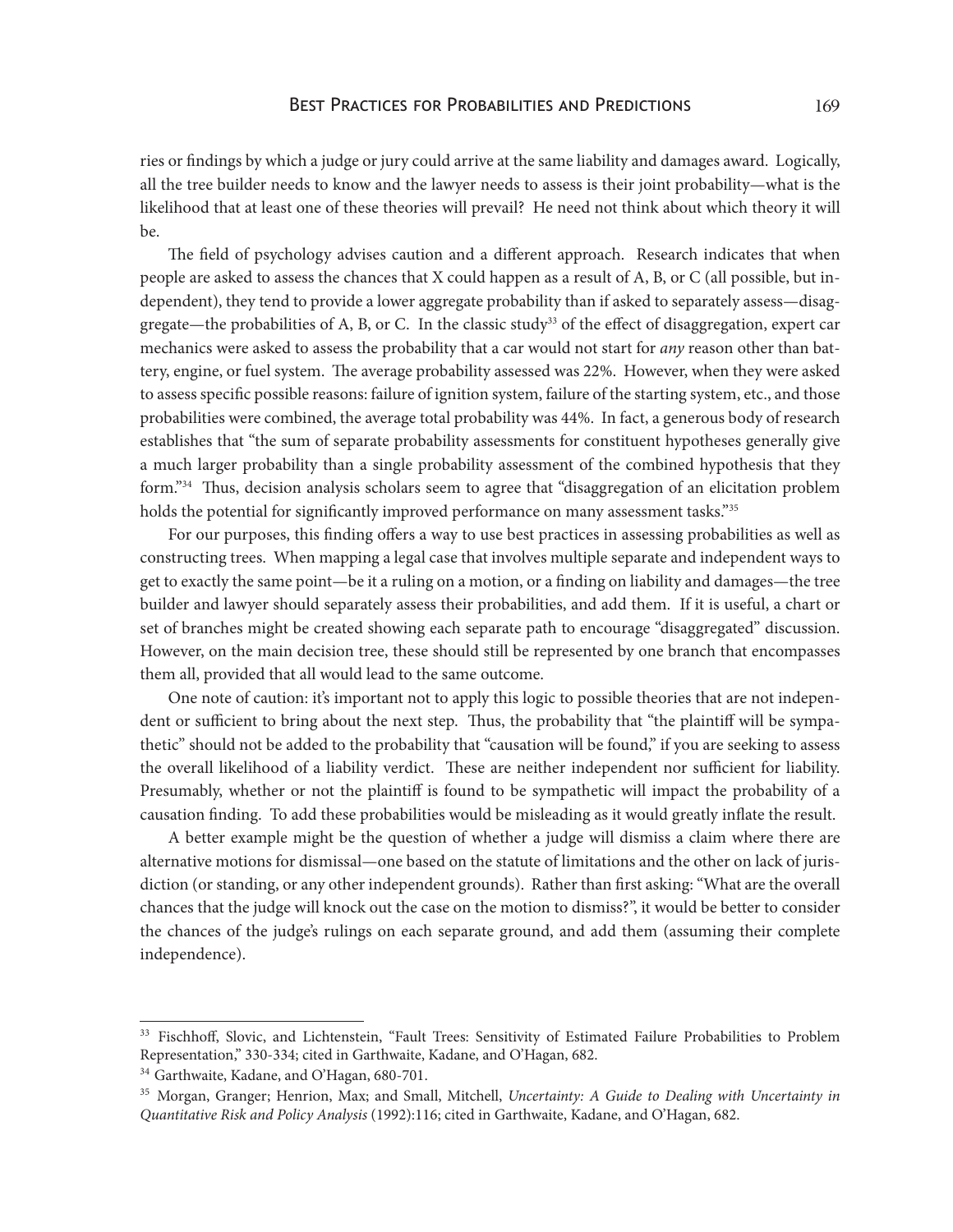## **Finding Probabilities in Vagary: Deconstructing Present and Future Uncertainties**

Every so often, we must acknowledge that our probability estimate for a future uncertain twist in the case is just plain too uncertain. We lack the basis for a gut sense, for any adjectival description, so how can we responsibly name a percentage number, or even a range? Sometimes, we're completely at a loss because the factors upon which a reasonable assessment would be based are also uncertain; they have yet to occur.

Consider a not-completely-hypothetical case in which a second story porch railing collapsed when plaintiff was pushed into it. The plaintiff fell to the ground, sustaining serious injuries. Your client is the manufacturer of the railing. Assume that causation—what caused the railing to collapse—is a much contested issue in a case. (To make it simple, assume that the contractor who installed the railing is now bankrupt). Under the applicable law of joint and several liability, if your client bears any liability, he takes it all.

It's hard enough to estimate the chance of successfully avoiding liability *after* seeing the plaintiff 's expert's reports and deposition testimony on the causation issue. How can you estimate probability before the reports have been exchanged or the experts deposed? In our hypothetical, another issue is the plaintiff's responsibility. We know that he is  $6'5''$  and weighed 400 lbs at the time of his fall. If he was drunk, carousing, and involved in reckless horseplay, then a jury might find him 50% or more responsible. If so, your client is off the hook. The plaintiff's testimony during his deposition was entirely self-serving; he'd have you believe he had a mere sip of beer and "lightly" leaned on the railing. Yet to be deposed is the older upstairs neighbor who witnessed the event, and is not a friend of the plaintiff. The chances of your client's escaping liability will no doubt be affected by the neighbor's deposition testimony.

Plaintiff 's counsel has suggested settlement negotiations, and at a recent status conference, the court strongly urged both counsel to mediate if direct negotiations are unsuccessful. You could suggest waiting until after receipt of plaintiff 's expert's report and more depositions, but you understand the motivation to save costs. And, if these factors don't go your way, the case value may go up in plaintiff 's counsel's eyes. Before negotiating or mediating, you owe your client a reasoned case assessment and, of course, you want to feel that your analysis is sound.

As a thought exercise, it can be useful to deconstruct the assessment task, using the ultimate liability percentage as the payoff, and the factors of their expert's and the neighbor witness as future uncertainties. Consider four simple possible ways these factors may play out:

- 1) Their expert is weak (good for your case); and the neighbor's testimony supports plaintiff 's fault (good for your case). If that happens, what's your estimate of the overall chance of liability?
- 2) Their expert is strong (bad for your case); and the neighbor's testimony supports plaintiff 's fault (good for your case). If that happens, what's your estimate of the overall chance of liability?
- 3) Their expert is weak (good for your case); and the neighbor's testimony absolves the plaintiff (bad for your case). If that happens, what's your estimate of the overall chance of liability?
- 4) Their expert is strong (bad for your case); and the neighbor's testimony absolves the plaintiff (bad for your case). If that happens, what's your estimate of the overall chance of liability?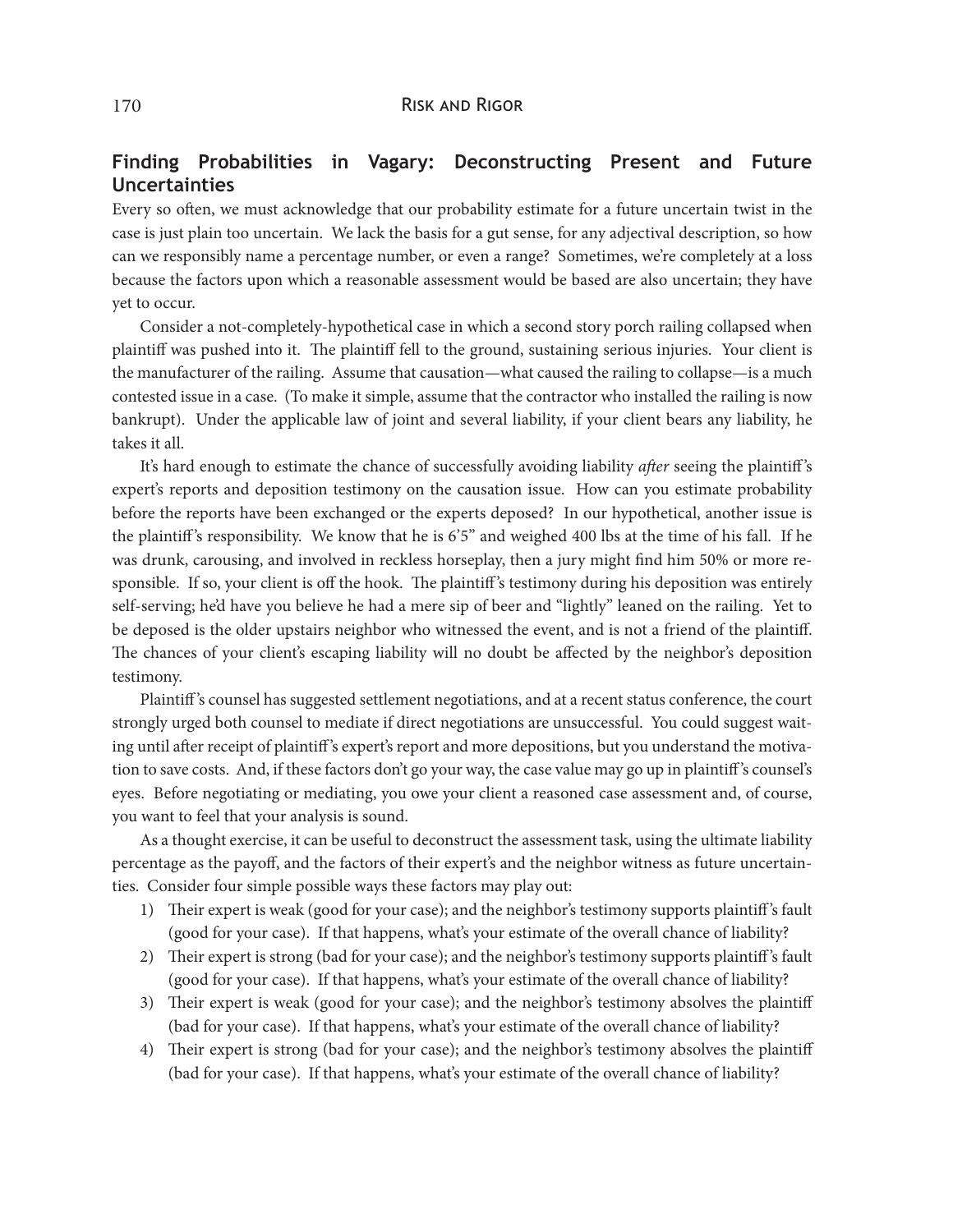After imagining the four scenarios (admittedly simplified—they don't ask how "good" or how "strong"), let's say your guestimates are 65% for #1, 55% for #2, 40% for #3, and 20% for #4. Hmm… this suggests that you believe the expert's report is a little bit less important than the neighbor's testimony. Is that what you believe? If so, fine. If not, then think on it more and adjust.

Now, you could structure a tree, with the different probability percentages as payoffs.



Just as with any tree, the next step is to assign percentage likelihoods to each of those uncertainties along the path. At this point, it would be perfectly legitimate to throw up your hands and say: "I have no idea what will happen with their expert or with the neighbor! That's why I'm so confounded." If so, then it would also be legitimate just to assign 50% odds to each branch and see what it yields.

Next is the tree with .50 at each branch, and then rolled back.

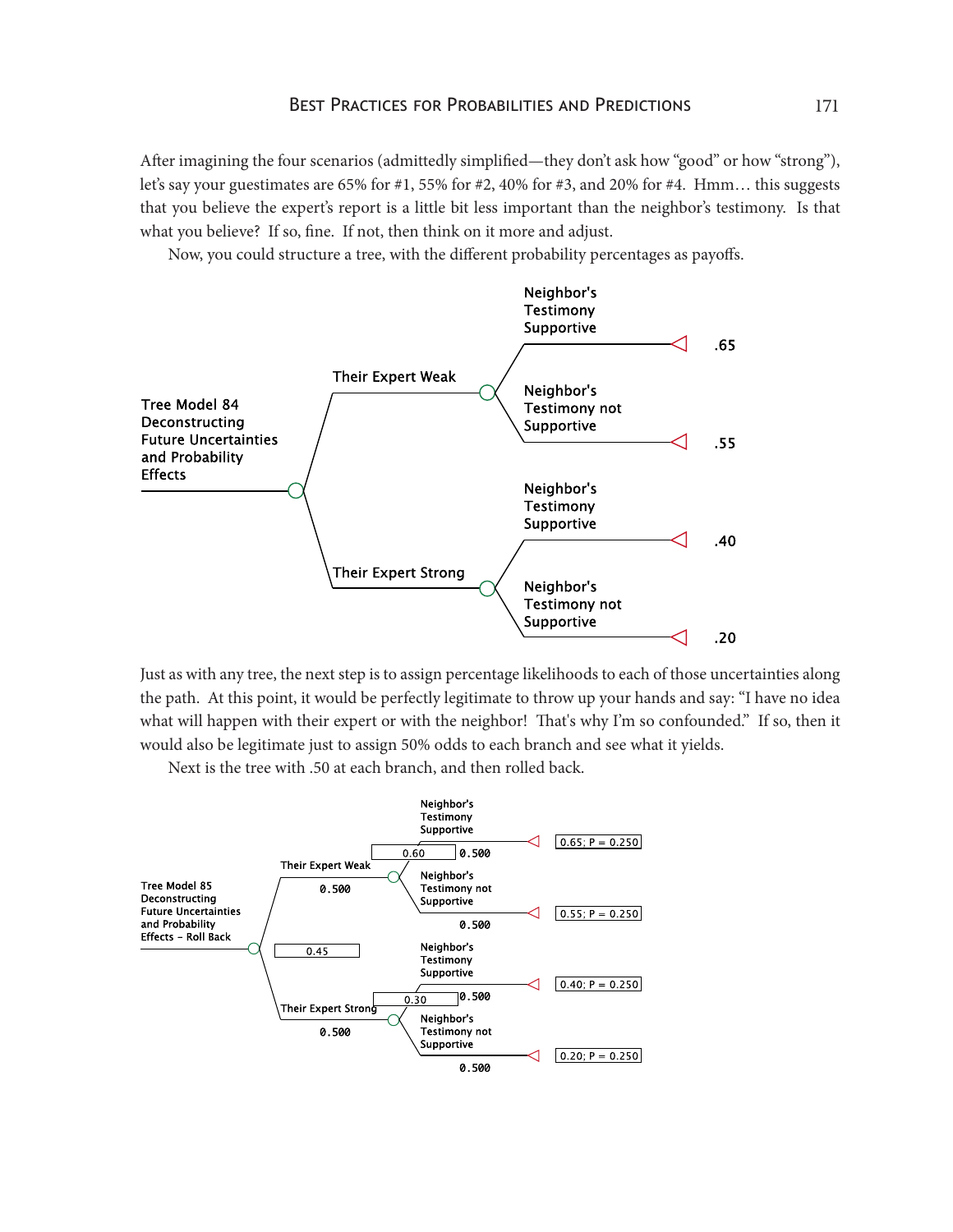#### 172 RISK AND RIGOR

The EMV of .45 means that, factoring these uncertainties into the mix you believe the overall probability of a favorable verdict is 45%.

On the other hand, you might go with the intuition that their expert's report and testimony are likely to be reasonably strong (bad for your case). Plaintiff 's counsel has suggested that. You know their expert's credentials are impeccable. And, while your expert has explained why the railing's design is reasonable and up to code, you see some vulnerability in the manufacturer's installation instructions. Thus, at this point, you might believe it 70% likely that their expert will be highly problematic.

Here's how the tree would look, based on that intuition.



With this added pessimism regarding their expert, your "overall" estimate of the probability of a favorable verdict is reduced to 39%.

Having completed this little probability deconstruction exercise, it's fair to ask how it could be useful in practice. At minimum, its value may merely be in making us think more carefully about factors affecting liability. We may start to reconsider which are important. Maybe what matters most is the jury's attitude toward the plaintiff. He may have been a hard partying 400 pounder then, but now he's thin, subdued, still young, and in a wheelchair. Does the neighbor witness matter so much?

Setting aside any new insights gained, the exercise yields other potentially beneficial products:

- 1) A liability probability to insert as a placeholder into your main tree, unless and until you have seen the expert's deposition and report or the neighbor's deposition.
- 2) A defined range of probabilities you could try on the tree. Using decision analysis software (or Excel), you could perform a formal sensitivity analysis, using that probability range. That will show you the way the discounted value varies along that range of liability percentages. Or, you could simply draw and calculate the tree using the top probability and the bottom probability